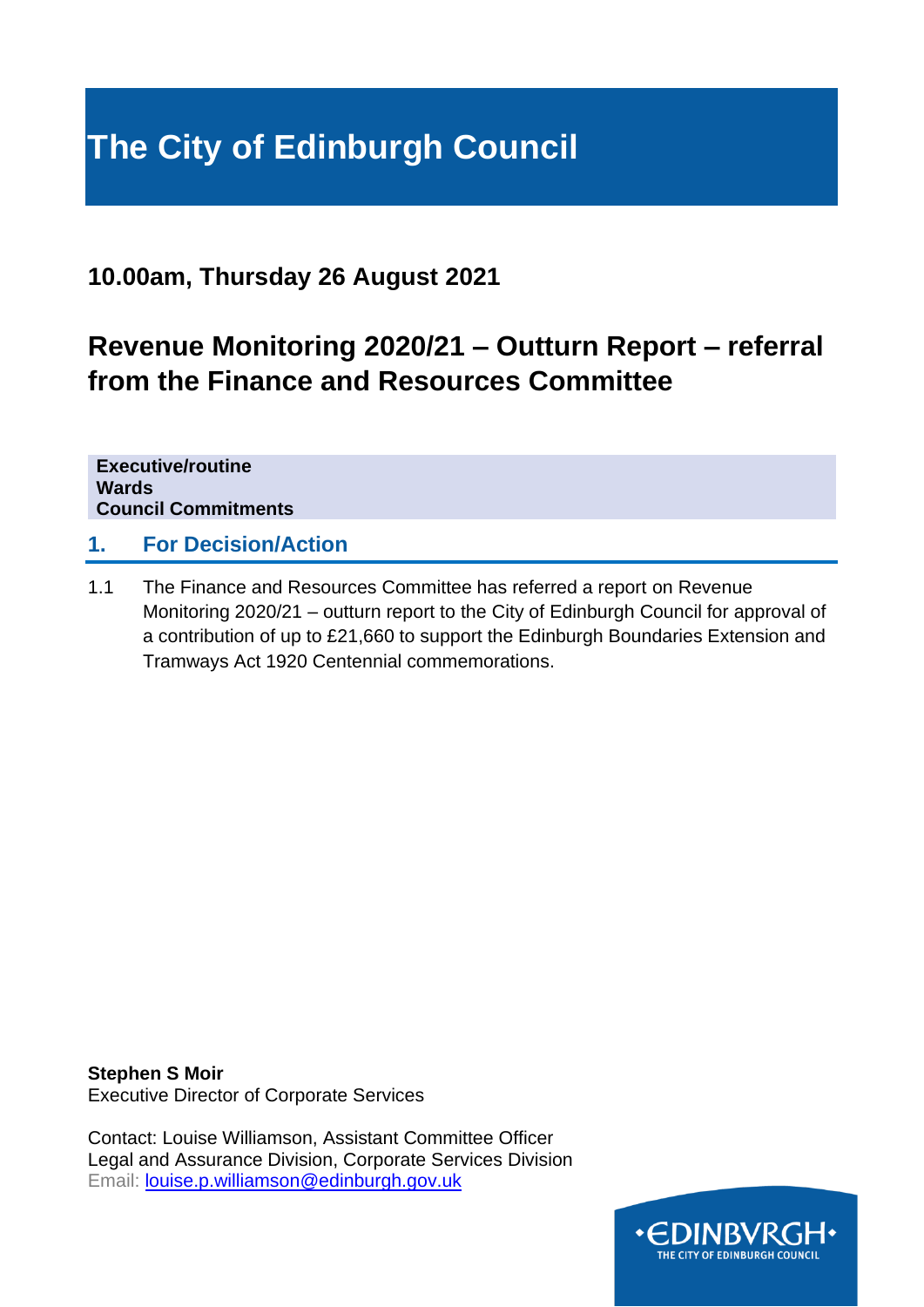## **Referral Report**

## **Revenue Monitoring 2020/21 – Outturn Report**

#### **2. Terms of Referral**

- 2.1 On 12 August 2021, the Finance and Resources Committee considered a report which set out the provisional 2020/21 revenue outturn position for the Council based on the unaudited annual accounts. This position showed an overall underspend of £8.080m, of which £7m, following approval by Council on 27 May 2021, will be used to fund a range of largely one-off service investments in 2021/22.
- 2.2 The Finance and Resources Committee agreed:
	- 2.2.1 To note that, following the receipt of significant additional grant funding late in the year, the provisional outturn position for 2020/21 showed an overall underspend of £8.080m and that this sum had been set aside in reserves, with £7m used to fund the range of service investment approved by Council on 27 May 2021.
	- 2.2.2. To note the contributions to and from the General Fund in 2020/21 as detailed in the report by the Director of Corporate Services.
	- 2.2.3 To note that the Housing Revenue Account was balanced after making a contribution of £11.103m towards in-year and future capital investment.
	- 2.2.4 To approve, subject to confirmation of the audited outturn and onward ratification by Council, a contribution of up to £21,660 to support the Edinburgh Boundaries Extension and Tramways Act 1920 Centennial commemorations.
	- 2.2.5 To note the intention to submit the audited annual accounts and annual auditor's report initially to the Governance, Risk and Best Value Committee and thereafter to the Finance and Resources Committee in November 2021, for approval.
	- 2.2.6 To refer the report to the Governance, Risk and Best Value Committee as part of its workplan.

#### **3. Background Reading/ External References**

3.1 [Finance and Resources Committee –](https://edinburgh.public-i.tv/core/portal/webcast_interactive/591851) 12 August 2021 - Webcast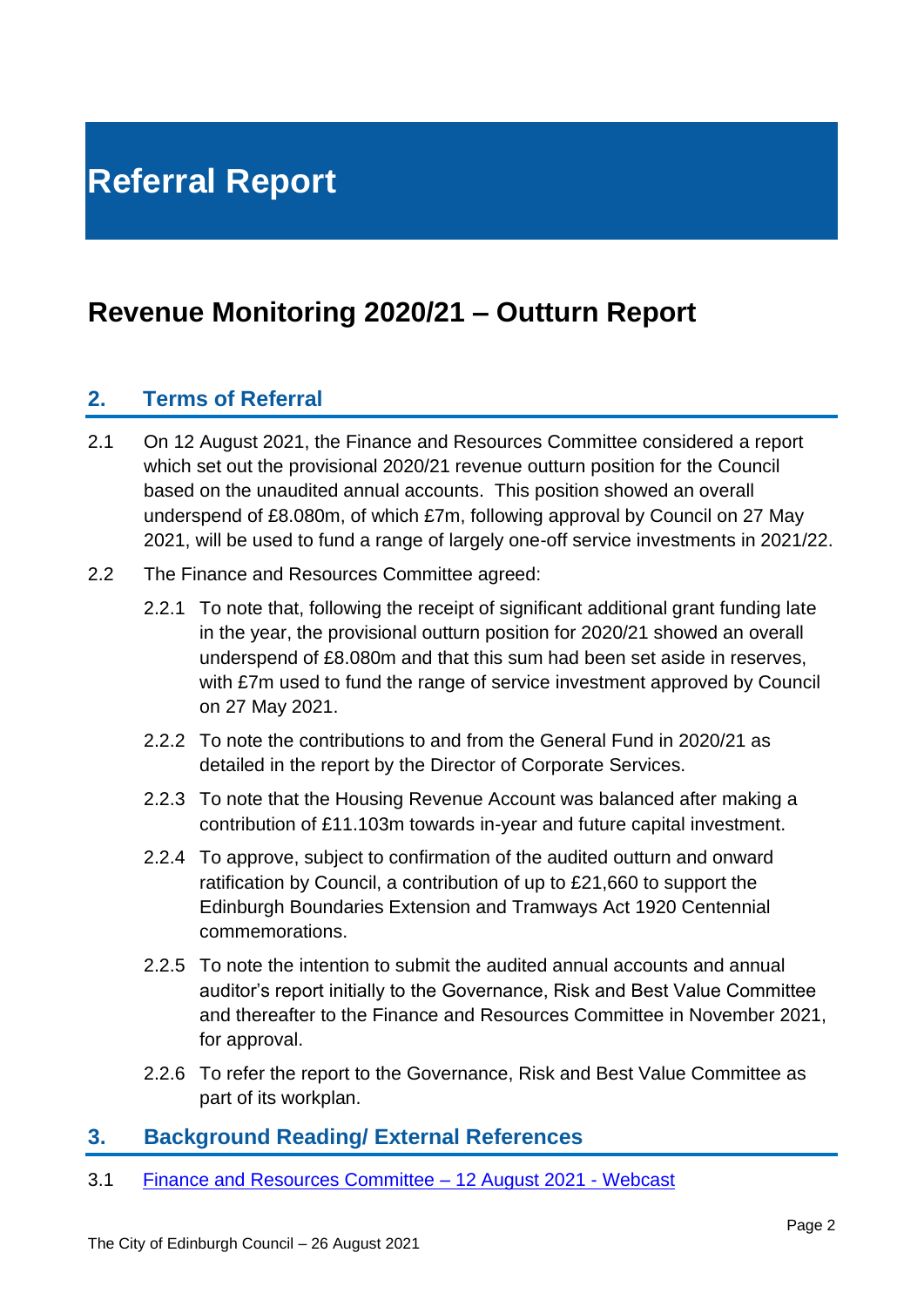3.2 Minute of the Finance and Resources Committee – 12 August 2021

### **4. Appendices**

4.1 Appendix 1 – report by the Executive Director of Corporate Services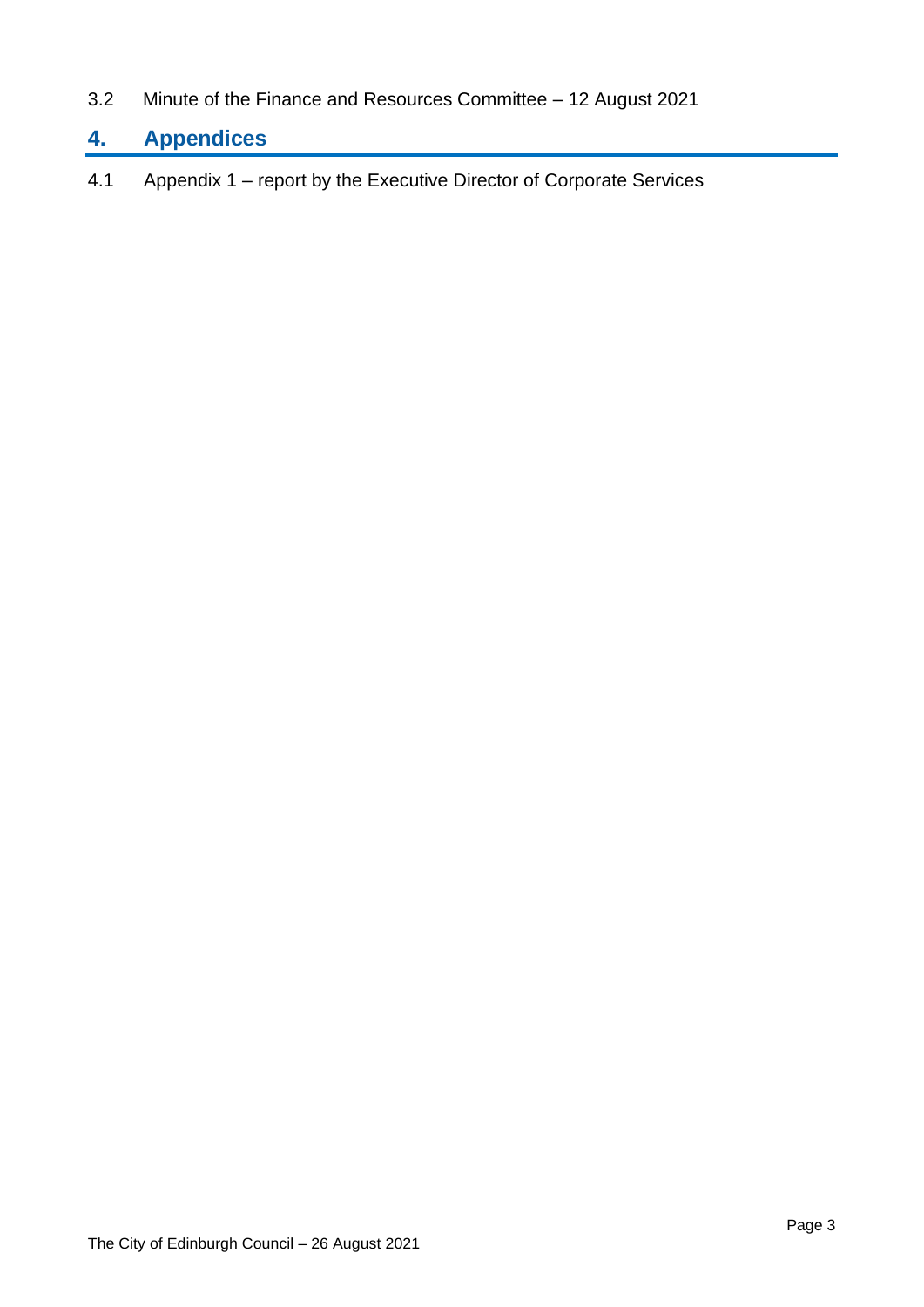## **Finance and Resources Committee**

### **10.00am, Thursday, 12 August 2021**

## **Revenue Monitoring 2020/21 – outturn report**

**Executive/routine Executive Wards Council Commitments**

#### **1. Recommendations**

- 1.1 Members of the Finance and Resources Committee are recommended to:
	- 1.1.1 note that, following the receipt of significant additional grant funding late in the year, the provisional outturn position for 2020/21 shows an overall underspend of £8.080m and that this sum has been set aside in reserves, with £7m used to fund the range of service investment approved by Council on 27 May 2021;
	- 1.1.2 note the contributions to and from the General Fund in 2020/21 as detailed in the report;
	- 1.1.3 note that the Housing Revenue Account was balanced after making a contribution of £11.103m towards in-year and future capital investment;
	- 1.1.4 approve, subject to confirmation of the audited outturn and onward ratification by Council, a contribution of up to £21,660 to support the Edinburgh Boundaries Extension and Tramways Act 1920 Centennial commemorations;
	- 1.1.5 note the intention to submit the audited annual accounts and annual auditor's report initially to the Governance, Risk and Best Value Committee and thereafter to the Finance and Resources Committee in November 2021, for approval; and,
	- 1.1.6 refer this report to the Governance, Risk and Best Value Committee as part of its workplan.

#### **Stephen S. Moir**

#### Executive Director of Corporate Services

Contact: Hugh Dunn, Service Director: Finance and Procurement, Finance and Procurement Division, Corporate Services Directorate E-mail: [hugh.dunn@edinburgh.gov.uk](mailto:hugh.dunn@edinburgh.gov.uk) | Tel: 0131 469 3150

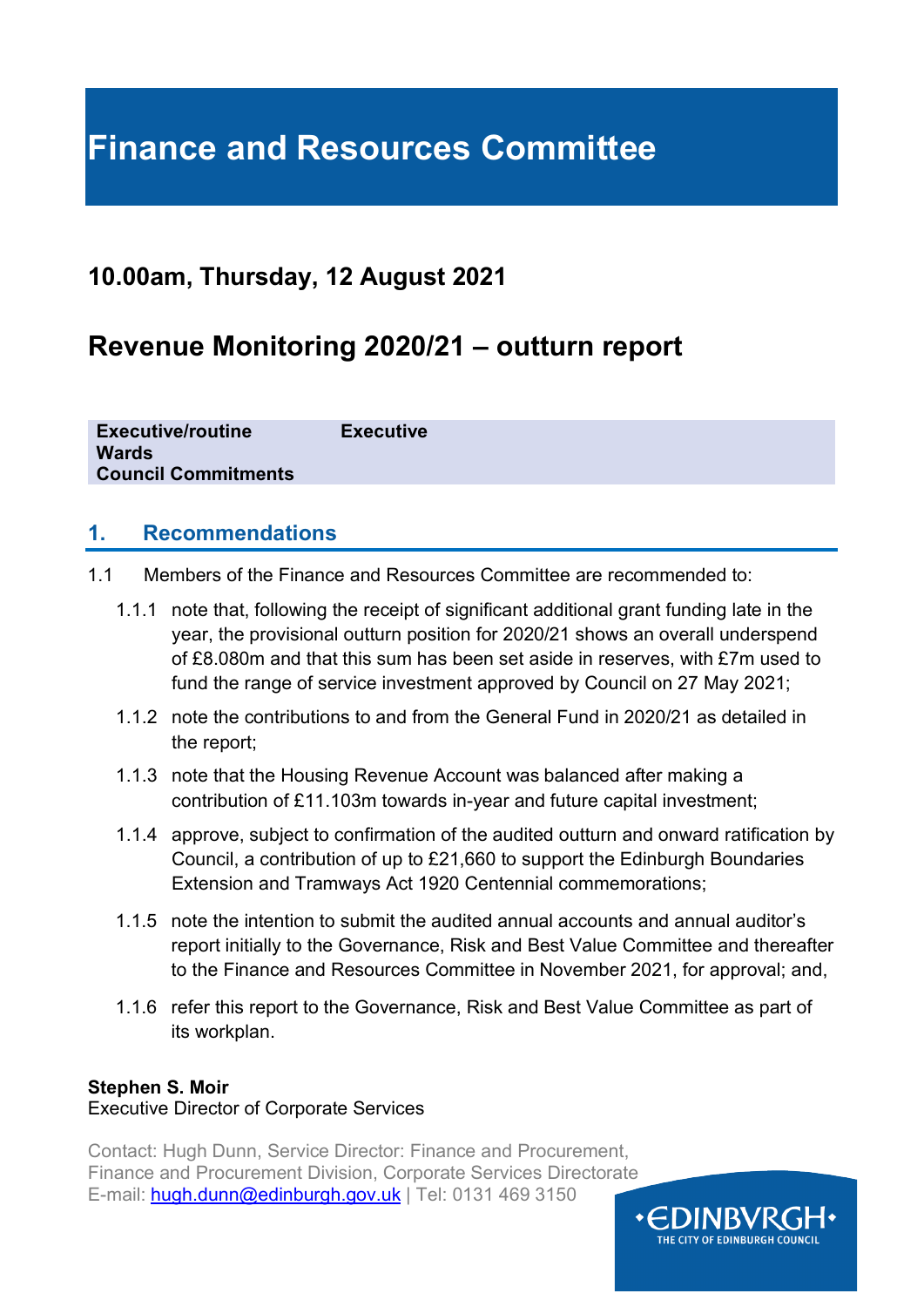**Report**

## **Revenue Monitoring 2020/21 – outturn report**

#### **2. Executive Summary**

2.1 The report sets out the provisional 2020/21 revenue outturn position for the Council based on the unaudited annual accounts. Following the receipt of significant COVID-related funding late in the year, this position shows an overall underspend of £8.080m, of which £7m, following approval by Council on 27 May 2021, will be used to fund a range of largely one-off service investments in 2021/22.

#### **3. Background**

- 3.1 The Council's statement of accounts for 2020/21 was passed to the external auditor by the statutory deadline of 30 June. This report sets out the provisional outturn position for the revenue budget as detailed therein.
- 3.2 The supplementary provisions contained within the Coronavirus (Scotland) Act 2020 have been extended until 30 September 2021 and allow local authorities, in consultation with their external auditors, to defer submission of their unaudited annual accounts by up to two months. As for the 2019/20 audit year, however, the Council submitted the unaudited accounts by the statutory deadline.
- 3.3 The two-month permitted extension has, however, been requested by the external auditor for the audit stage, meaning that the audited accounts will be considered initially by the Governance, Risk and Best Value Committee and subsequently presented to the Finance and Resources Committee for approval in November 2021.
- 3.4 The unaudited annual accounts required to be published on the Council's website by no later than 30 June 2021 and thereafter made available for public inspection for a period of 15 working days. These requirements were met, with the inspection period running from Thursday 1 July to Wednesday 21 July 2021 inclusive. Due to the on-going pandemic and as permitted by the Coronavirus (Scotland) Act, this year's inspection process was again undertaken largely by electronic means.
- 3.5 Correspondence was received from three individuals on two different subjects during this period, resulting in the lodging of two objections, the outcome of which will be reported at the conclusion of the audit process.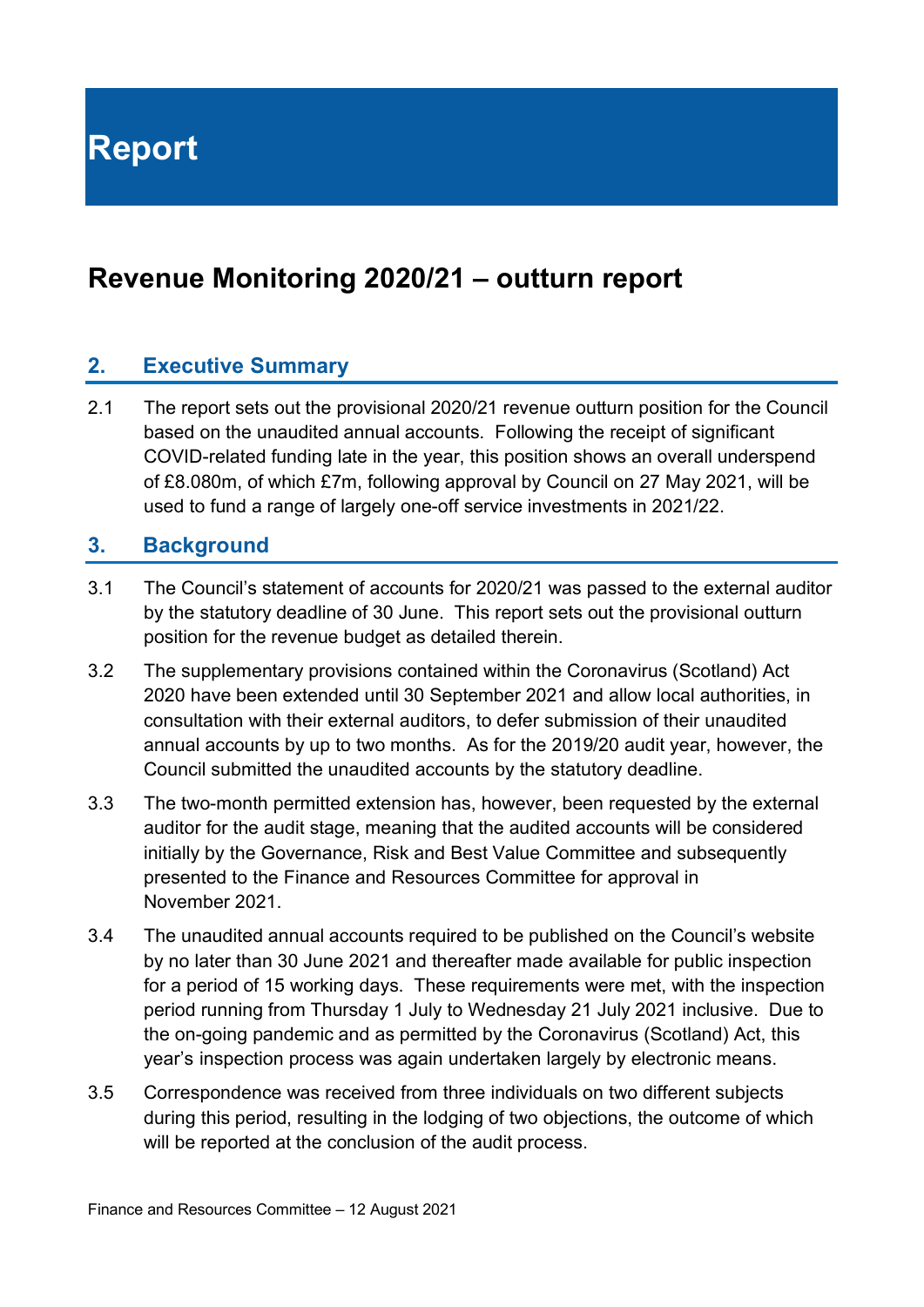### **4. Main report**

#### **Overall position**

4.1 The unaudited outturn position for 2020/21 shows an overall underspend of £8.080m, equating to 0.68% of the Council's total net expenditure. Table 1 below summarises the outturn, with further details provided in Appendix 1. Members should note, however, that £0.148m of this total relates to unrealised IFRS 9-related gains and is thus not available to fund additional investment in services. As approved by Council on 27 May 2021, £7m of the remaining £7.932m will be applied to fund a range of largely one-off service investments in 2021/22.

|                              | <b>Revised</b><br><b>Budget</b> | <b>Outturn</b> | Outturn<br><b>Variance</b> |  |
|------------------------------|---------------------------------|----------------|----------------------------|--|
|                              |                                 |                | (favourable)/              |  |
|                              |                                 |                | unfavourable               |  |
|                              | £000                            | £000           | £000                       |  |
| Directorate-specific budgets | 991,292                         | 986,792        | (4,500)                    |  |
| Non-directorate specific     | 175,555                         | 137,588        | (37,967)                   |  |
| budgets                      |                                 |                |                            |  |
| Transfers to / (from)        | 16,282                          | 55,477         | 39,195                     |  |
| reserves                     |                                 |                |                            |  |
| Sources of funding           | (1, 183, 129)                   | (1, 187, 937)  | (4,808)                    |  |
| In-year (surplus) / deficit  |                                 | (8,080)        | (8,080)                    |  |

| Table 1 - Summarised Unaudited Outturn Statement, 2020/21 |  |  |
|-----------------------------------------------------------|--|--|
|-----------------------------------------------------------|--|--|

- 4.2 Following confirmation of the receipt of significant additional in-year funding in January and February 2021, the Revenue Budget Update considered by the Finance and Resources Committee on 4 March pointed to a projected balanced overall position, with no requirement to draw down unplanned sums from the Council's earmarked or unallocated reserves. It was additionally anticipated that, given the amount of further funding received, there would be a significant increase in the level of the Council's reserves but with a significant element of this increase being used to bolster the level of contingency incorporated within the budget framework in respect of continuing COVID-related impacts.
- 4.3 Given the carrying-forward through reserves of the unspent element of additional COVID funding, the £8.1m subsequent improvement by the year-end primarily represented a combination of the favourable movement in service outturns (£6.2m) and additional Council Tax income (£1.8m).

#### **Impact of COVID-19**

4.4 Following the onset of the pandemic in March 2020, the audited outturn for 2019/20 reflected £8.4m of COVID-related expenditure and, more particularly, losses of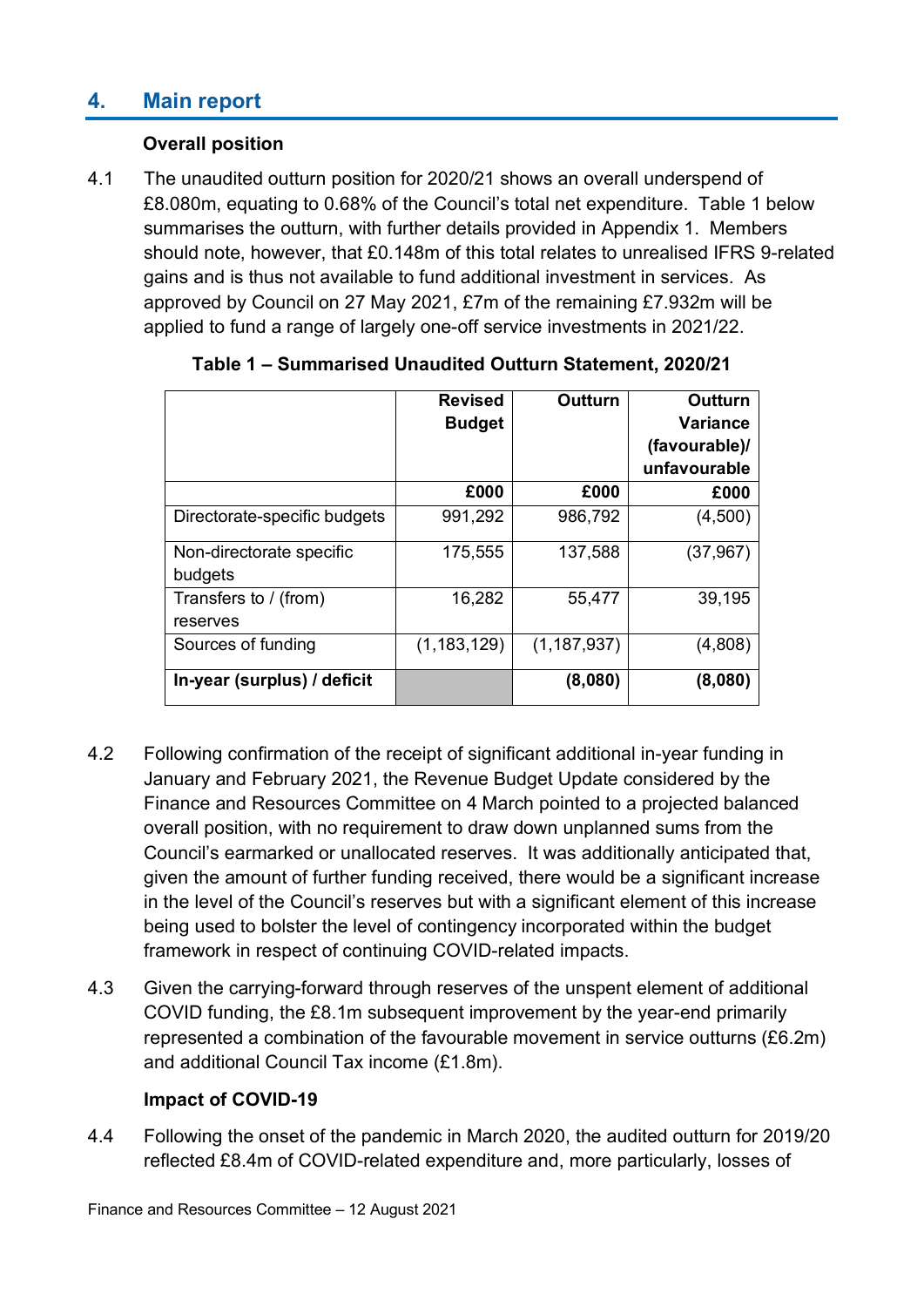income (principally reductions in parking income and not receiving the planned Lothian Buses dividend).

4.5 Given the public health measures in place throughout the year, these impacts increased substantially in 2020/21, totalling nearly £69m as shown in Appendix 2. These impacts comprised a combination of additional expenditure for Council services, further support for, or loss of income from, its Arm's-Length External Organisations (ALEOs) and, most materially, significant reductions in income from fees and charges.

#### **Directorate variances**

- 4.6 As noted in Table 1, the Council's main Directorates showed an overall underspend of £4.500m (0.45%) during the year. Commentaries on the main factors comprising these variances are included in Appendix 3. Additional detail will be reported as appropriate to relevant Executive Committees.
- 4.7 Members should note that these variances relate to core activities, with full provision incorporated within revised Directorate budgets for the £69m of COVIDrelated impacts.

#### **Edinburgh Integration Joint Board (EIJB)**

- 4.8 Council-delegated services reported a break-even position for the year, after the application of £29.0m of COVID-19 funding highlighted through Mobilisation Plans. As with the Council, wherever possible COVID-related costs were captured separately and reported on the appropriate expenditure lines. For some other areas of expenditure, a degree of estimation was required, considering any offsetting cost reductions.
- 4.9 The principal areas of variance were in line with those reported throughout the year, namely:
	- (i) **External services (£7.3m unfavourable variance)** in the main, the additional expenditure was attributable to spot purchasing, predominantly care at home/care and support, residential services and direct payments. Although significant growth was apparent during 2020/21, this was largely in line with planning assumptions. The variance therefore relates to slippage in the delivery of savings as the workforce was focused on continuity of service during the pandemic. Accordingly, the purchasing-related savings target has been recognised in the 2021/22 financial plan and the savings target rolled over to the new financial year;
	- (ii) **Internal services (£1.7m favourable variance)** continued vacancy levels across a range of services, including homecare, and reduced costs in services which have not been fully operational (e.g. day services). These reductions offset COVID-related costs also shown in this area; and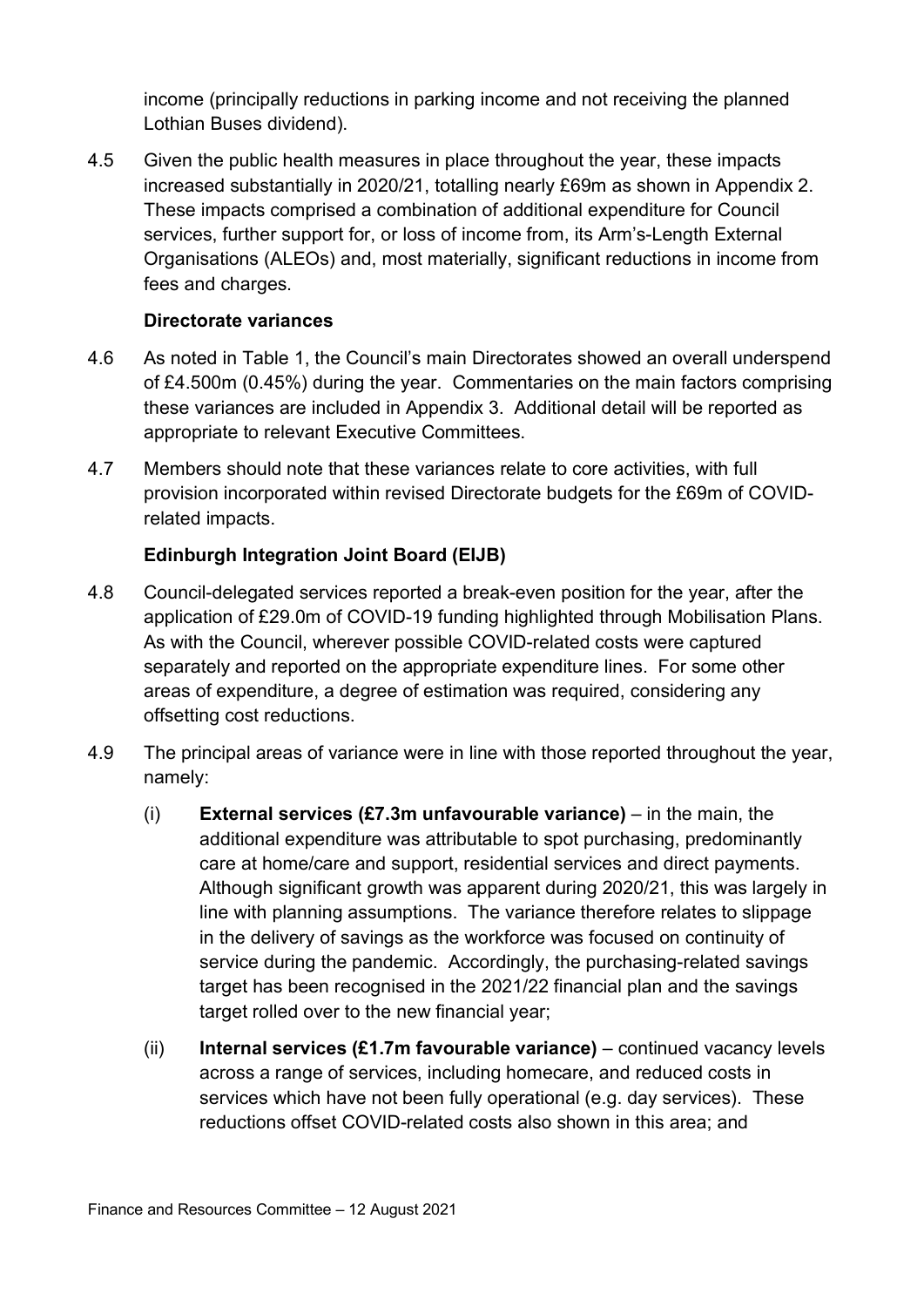- (iii) **Income (£3.6m under-recovery)** including the funding shortfall related to implementation of the Scottish Local Government Living Wage. The overall variance also reflects reduced income due to lower use of residential and day care services during the pandemic, offset by an increased recovery of income for the equipment store.
- 4.10 The net pressure of £9.2m above was offset by the receipt of corresponding funding through the Mobilisation Plan.

#### **Other areas**

4.11 Given that confirmation of the majority of the additional funding was received late in the financial year, savings across a number of corporate budgets had previously been agreed to form a key element of the Council's strategy in mitigating the level of in-year pressure. The outturn position therefore also reflects the following:

#### (i) **Loans charge expenditure (£11.586m underspend)**

The saving results from a combination of the enforced deferral of significant levels of planned capital expenditure in 2020/21, continuing low interest rates and proactive treasury management activity in addressing the Council's overall funding requirements;

#### (ii) **Council Tax (£4.808m additional income)**

An updated assessment of the Council Tax base in light of the 2019/20 outturn (and thus after the budget was set) resulted in the identification of additional properties. While the pandemic impacted in-year Council Tax collection levels, the year-on-year decrease of 0.99% was lower than in many other comparable authorities, with £2.430m of additional Council Tax Reduction Scheme funding also received during the year; and

#### (iii) **Interest and investment income (£4.383m income shortfall)**

As in 2019/20, the Council did not receive the planned £6m in-year dividend from Lothian Buses. This shortfall was, however, offset in part by additional investment income received as a result of continuing outperformance against the Treasury cash fund benchmark and receipt of a £1.5m dividend payment from EDI to mirror the profile of expenditure incurred on the replacement Castlebrae High School. This income is offset, in overall terms, by a corresponding contribution to the project's budget.

4.12 The outturn position also reflects £30.369m of savings in **other non-service specific budgets**. This total reflects a number of further savings identified as part of the Council's in-year strategy to mitigate the additional net cost impacts of the pandemic, including (i) the unallocated element of the additional General Revenue Funding received after the Council's budget had been set, (ii) planned slippage in repairs and maintenance expenditure, (iii) reduced calls against inflation-based provisions due to wider economic trends and (iv) timing-related savings where the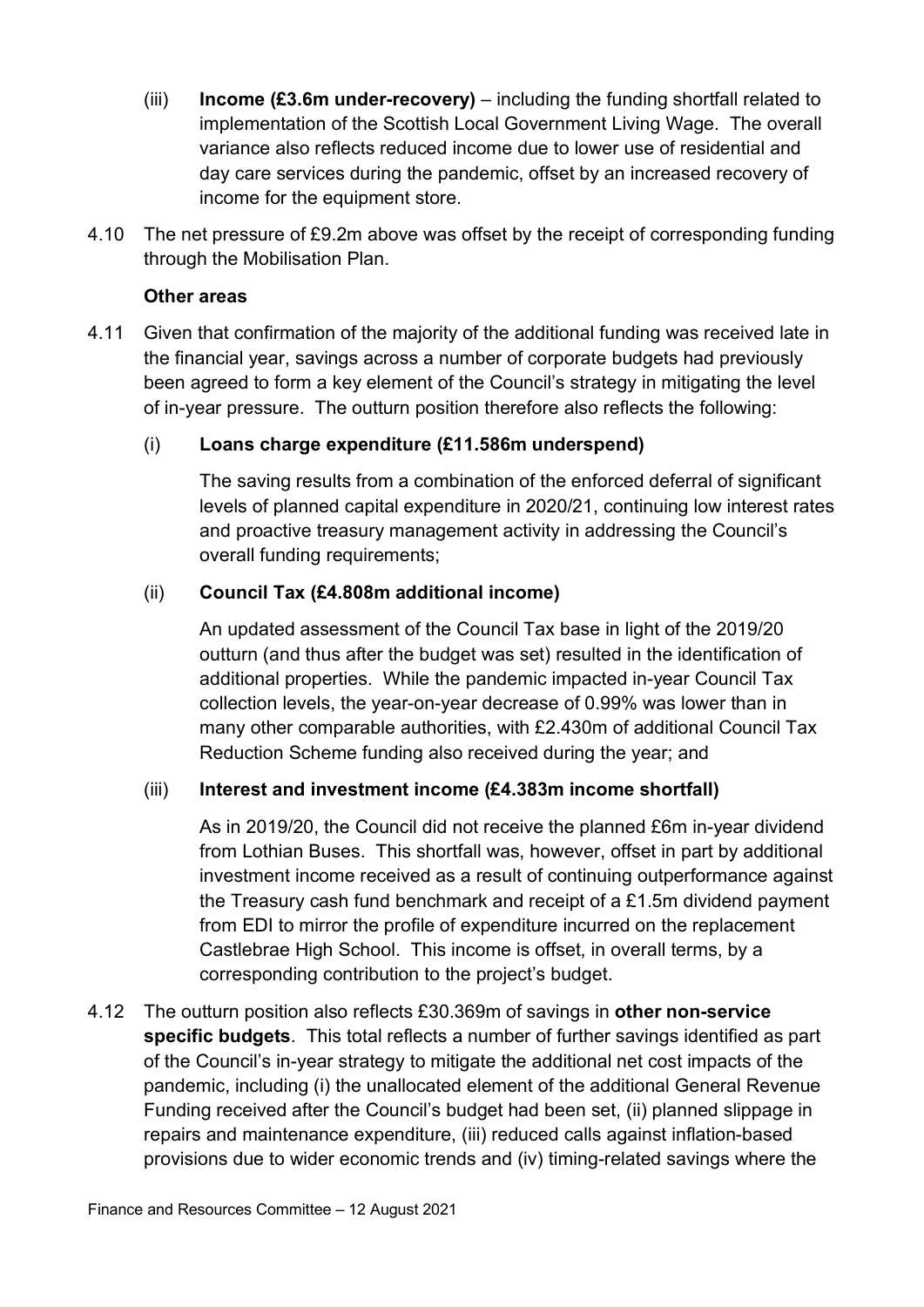associated liability will now fall to be met later than anticipated. The favourable variance also reflects the receipt in 2020/21 of COVID-related funding sufficient to meet, in full, relevant costs previously incurred in 2019/20. This, in turn, has allowed the Council to reinstate the sums drawn down from reserves in 2019/20, with this offsetting transfer included in the figure in the following paragraph.

4.13 Members of the Committee may note that the outturn reflects an additional **transfer to reserves** of £39.195m relative to the approved budget. This sum primarily represents the element of COVID-related funding received during 2020/21 but, in accordance with the basis on which it was provided, transferred to reserves to be applied against relevant costs in 2021/22 and subsequent years. These funds were included in the sums allocated by members on 27 May 2021.

#### **Approved budget savings delivery**

4.14 In total, the approved budget was predicated on the delivery of some £35.8m of directorate-specific and corporate savings. As shown in Exhibit 1 below, the final outturn position for 2020/21 indicates that 82% of approved savings by value were delivered. This marks a continuation of the improving trend relative to the equivalent figures for 2019/20 (77%) and 2018/19 (60%). Of those savings not delivered, the majority were linked directly or indirectly to the impacts of the pandemic.



 **Exhibit 1 – Delivery of approved budget savings, 2020/21**

#### 4.15 The principal areas of shortfall were:

(i) various savings across the **Place Directorate** totalling £2.1m, including a number linked to an inability to deliver additional income and/or organisational reviews as a result of the pandemic or where otherwise mitigated on a non-recurring basis; and,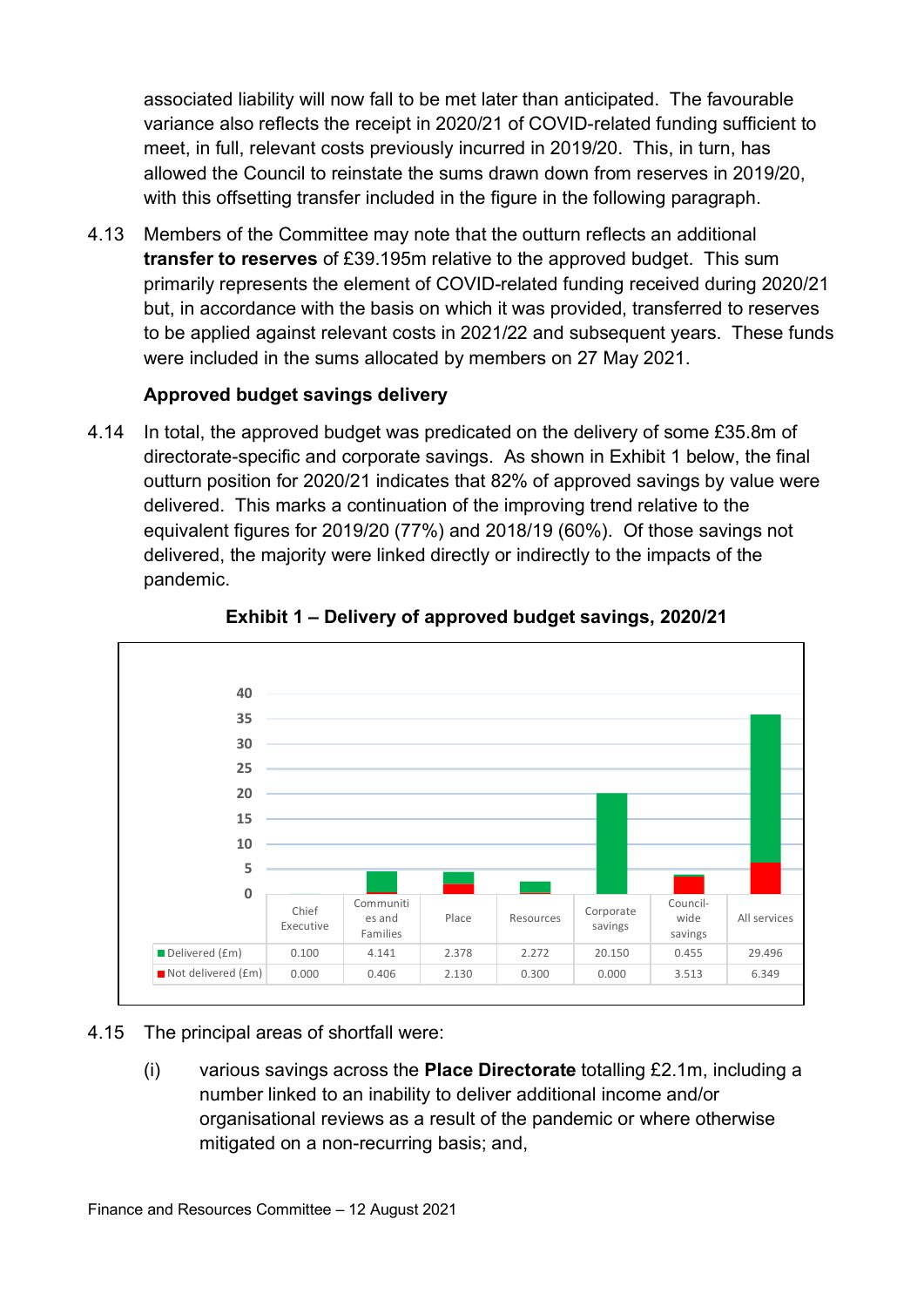- (ii) **Council-wide savings** of £3.5m, primarily those linked to planned efficiency, income maximisation and senior management-related initiatives which were either unable to proceed or delayed, such that the associated savings were not delivered in 2020/21.
- 4.16 As part of setting the 2021/22 revenue budget, full provision was made on a recurring basis for the impact on the budget framework of non-delivery of the Council-wide savings noted above. A further £5.8m was included within the Place Directorate budget in recognition of the impact of recurring pressures. In combination with a higher required level of assurance for new savings to be included in the framework, it is hoped that these measures will have the effect of reducing the level of risk within the approved budget, albeit there remain risks around the adequacy of COVID-related provisions while the longer-term impacts remain uncertain.

#### **Spend to Save Fund**

- 4.17 As part of the 2018/19 and 2019/20 revenue outturn reports, members of the Committee considered a short summary of progress in taking forward projects supported through the Spend to Save Fund. In 2020/21, due to necessary prioritisation of other activity, use of the fund for new projects was more limited, with £0.050m used to support approved investment for the Waste Management Phase 2 scheme and £0.286m received from repayments for previously-supported projects, resulting in a year-end fund balance of £2.971m.
- 4.18 On 28 July 2020, Council approved a motion requesting that details be brought forward on funds, including spend to save, available to support a green recovery. While not ultimately utilising Spend to Save funding, a number of projects and supporting this aim were subsequently agreed by Council on 18 February 2021 as part of the initial revenue budget approval and, in particular, in allocating a total of £21m of additional investment on 27 May.

#### **Housing Revenue Account (HRA)**

- 4.19 The approved HRA budget for 2020/21 reflected the longer-term strategy approved by Council in February 2020 and comprised a budgeted revenue income of £103.138m and costs of £92.540m. This enabled a planned contribution of £3.656m revenue towards in-year capital investment and £6.942m to the Strategic Housing Investment Fund in accordance with the finance strategy for future planned investment. The total budgeted contribution from 2020/21 revenue was therefore £10.598m.
- 4.20 The unaudited outturn (compared to the budget and forecast reported at month nine) shows a favourable movement of £0.505m, allowing an increased contribution of £11.103m to the Strategic Housing Investment Fund.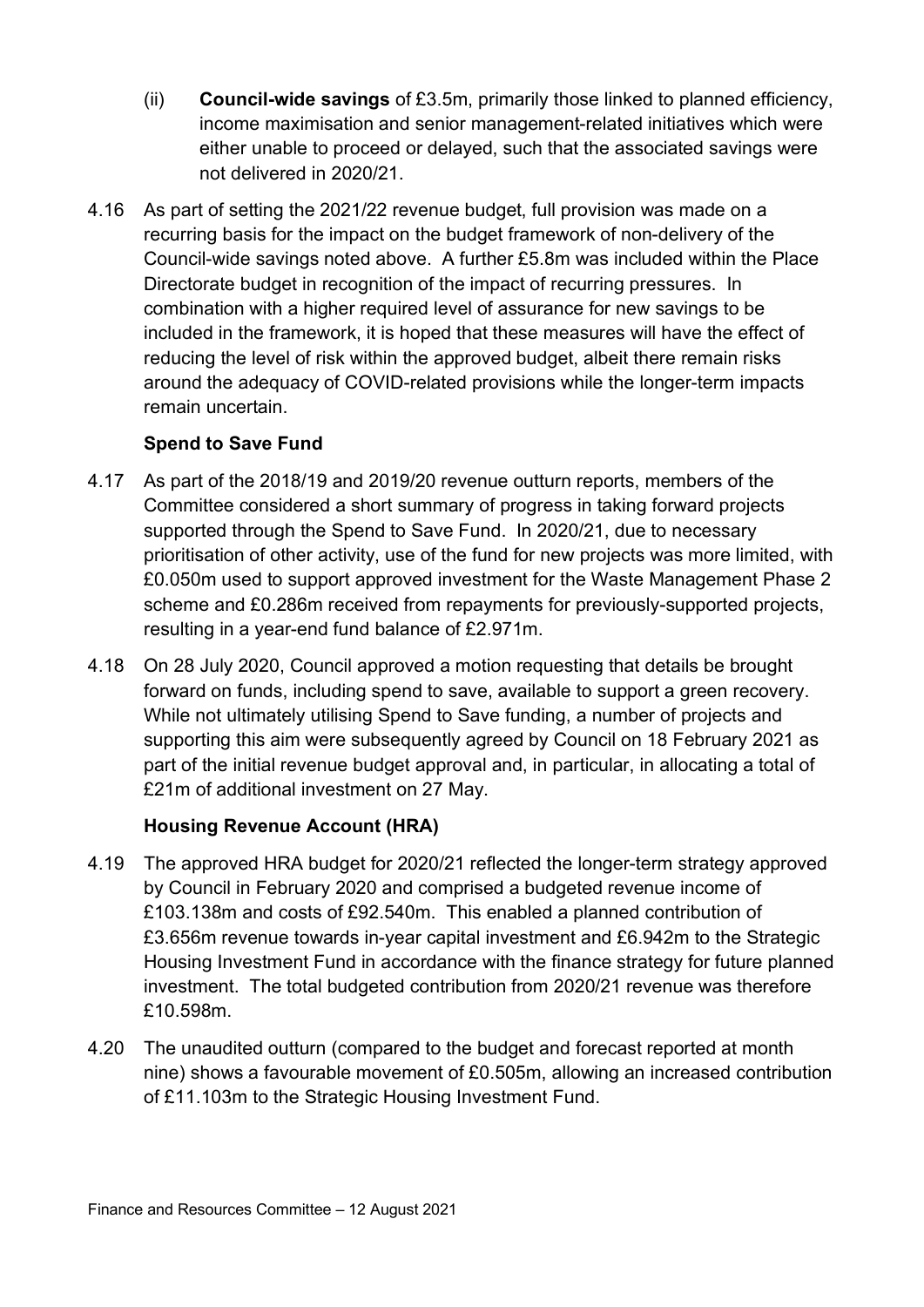#### **Reserves**

- 4.21 As at 31 March 2021, the General Fund reserves had increased substantially to £217.827m, a movement of £96.482m from the preceding year. This sum reflects, however, a significant element of COVID-related funding received in 2020/21 but to be applied against additional expenditure (and income losses) in 2021/22 and subsequent years. This movement mirrors the wider position across Scotland, given the receipt between January and March 2021 of £385m of additional COVIDrelated funding. Appendix 4 provides greater detail of these reserve movements.
- 4.22 The unallocated General Fund stands at £25.025m as of 31 March 2021, an increase of £11.098m relative to the balance the previous year. This increase reflects the realignment of the Council's reserves approved as part of setting the Council's 2021/22 budget on 18 February 2021. The remaining balance of £192.802m is earmarked for specific purposes, these being:
	- (i) **Balances set aside to manage financial risks and for specific investment which are likely to arise in the medium-term future**, including maintenance of an insurance fund, dilapidations and workforce transformation. The Council holds £137.982m against these future risks, including £78.635m of COVID- and other pressures-related funding to be applied against expenditure and income losses in future years;
	- (ii) **Balances set aside from income received in advance**, including the Council Tax Discount Fund and City Strategic Investment Fund. The Council holds £46.412m of such income;
	- (iii) **Balances set aside to support investment in specific projects**, such as Spend to Save, which will deliver savings in future years. The Council holds £3.720m for such projects; and
	- (iv) **Balances held under the Devolved School Management Scheme and unallocated Pupil Equity Funding**. The Council holds £4.688m of these funds.

#### **Common Good**

4.23 During 2020/21, the Common Good Fund generated an overall surplus of £0.003m. A more detailed commentary on the outturn and related current financial and other issues will be included within the Common Good Annual Performance Report, anticipated at this stage to be considered by the Committee in November.

#### **Edinburgh Boundaries Extension and Tramways Act 1920 Centennial**

4.24 On 20 September 2018, Council considered a report on proposals to mark the centenary of the Edinburgh Boundaries Extension and Tramways Act 1920 and agreed in-principle underwriting support of up to £0.100m whilst actively exploring opportunities for external funding and sponsorship.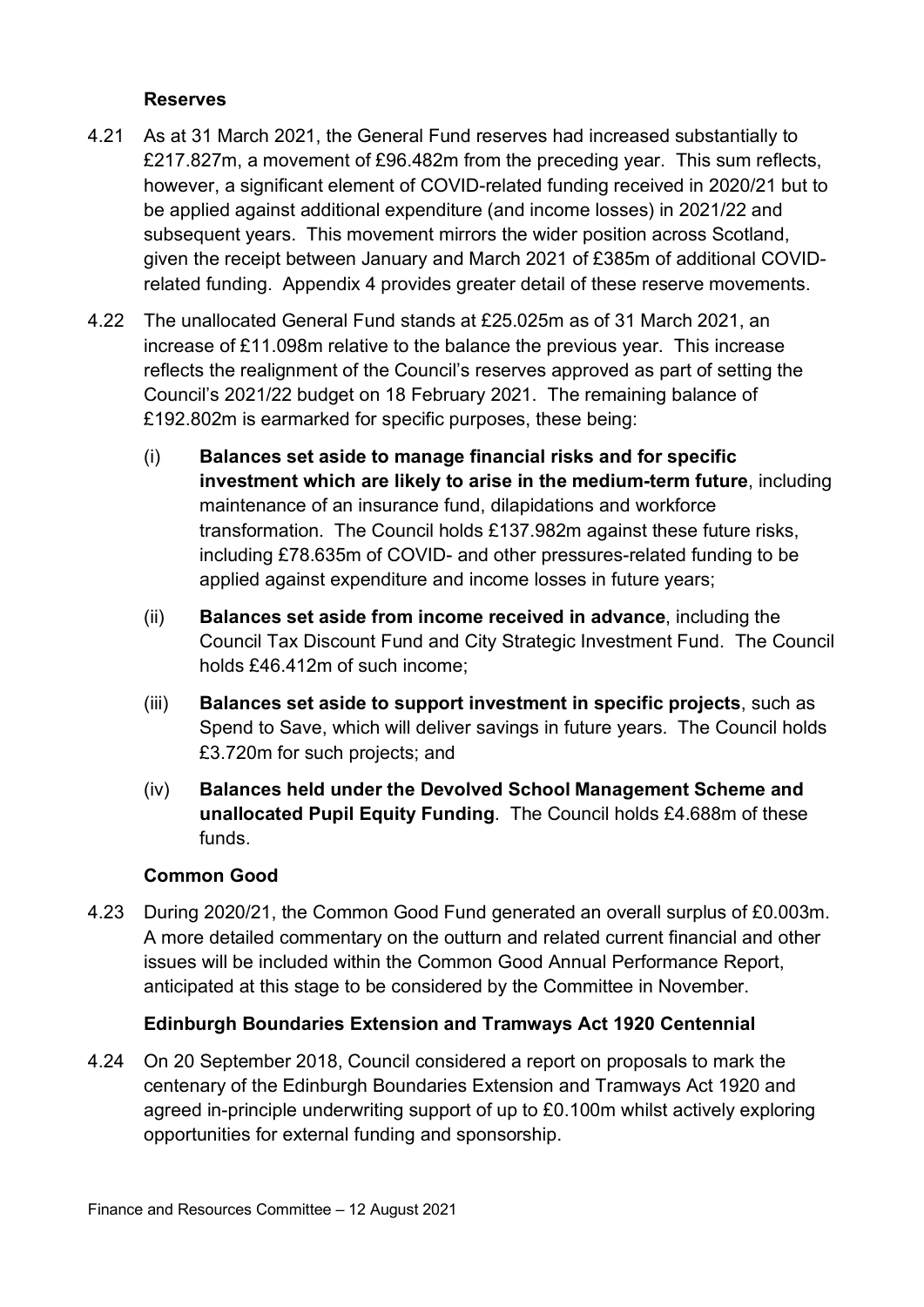- 4.25 An update report on the commemorations was considered by the Culture and Communities Committee on 15 June 2021. Due to the impact of the pandemic, a series of planned physical events was largely replaced by a programme of online events as part of the "ReDrawing Edinburgh" project. It is intended, however, that the culmination of the commemorations will be marked by a series of outdoor events across Leith, Cramond, Corstorphine, Colinton and Liberton in September 2021.
- 4.26 The estimated cost of the events is £36,000, with £14,340 of external funding confirmed to date and a number of other applications pending. It is hoped that these remaining bids will reduce, or address in full, the remaining funding shortfall and an update will be provided at the Committee's next meeting on 7 October. Should sufficient funding not be received, however and subject to onward ratification by Council, approval of the Committee is sought to earmark up to £21,660 of the overall unallocated underspend for 2020/21 to address this shortfall.

#### **5. Next Steps**

5.1 The Unaudited Accounts are currently the subject of consideration by the Council's external auditor. The supplementary provisions contained within the Coronavirus (Scotland) Act 2020 allow local authorities, in consultation with their external auditors, to defer reporting to those charged with governance (in the Council's case, members of the Governance, Risk and Best Value Committee) by up to two months. It is anticipated that the audited accounts will be considered initially by the Governance, Risk and Best Value Committee and subsequently presented to the Finance and Resources Committee for approval in November 2021.

#### **6. Financial impact**

- 6.1 The report identifies a provisional surplus for the year of £8.080m. Members should note, however, that £0.148m of this total relates to unrealised IFRS 9-related gains and is thus not available to fund additional investment in services.
- 6.2 This net surplus has been set aside in reserves. As approved by Council on 27 May 2021, £7m of this sum will be applied to fund a range of largely one-off service investments in 2021/22.

#### **7. Stakeholder/Community Impact**

7.1 There is no direct relevance of the report's contents, although the Council's wider approach to community engagement and empowerment will be specifically considered as part of both the wider scope aspects of this year's external audit process and progress in implementing the recommendations contained within the Council's Best Value Assurance Report (BVAR).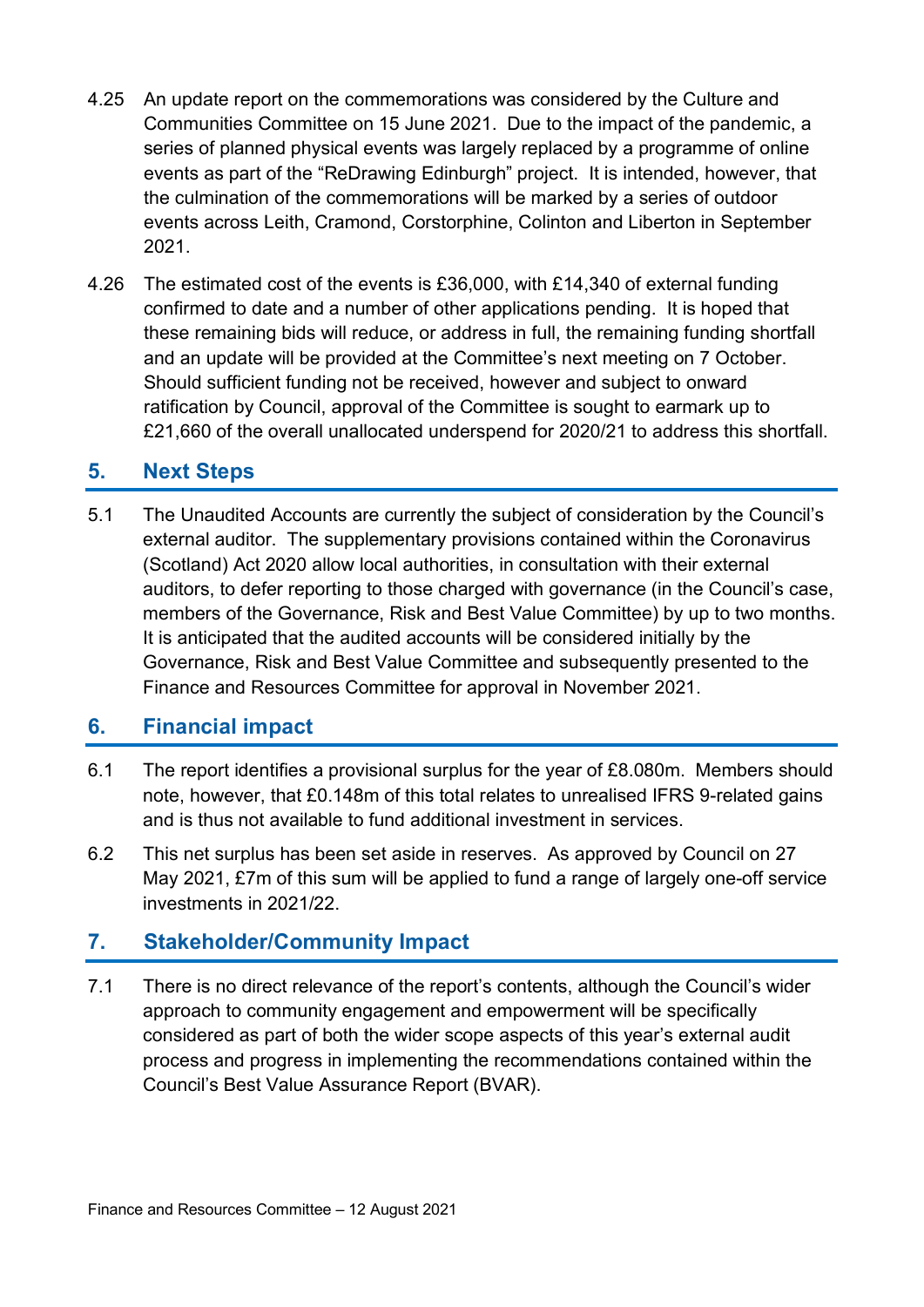#### **8. Background reading/external references**

- 8.1 [Unaudited Annual Accounts 2020/21,](https://democracy.edinburgh.gov.uk/documents/s35068/Item%207.3%20-%20Unaudited%20Annual%20Accounts%202020-21.pdf) The City of Edinburgh Council, 24 June 2021
- 8.2 [Financial Update,](https://democracy.edinburgh.gov.uk/documents/s34936/7.4%20Financial%20Update.pdf) Edinburgh Integration Joint Board, 22 June 2021
- 8.3 [ReDrawing Edinburgh \(Edinburgh Boundaries Extension and Tramways Act 1920](https://democracy.edinburgh.gov.uk/documents/s34798/Item%209.2%20-%20ReDrawing%20Edinburgh%20Edinburgh%20Boundaries%20Extension%20Tramways%20Act%201920%20Centennial%20Updat.pdf)  [Centennial\) Update Report,](https://democracy.edinburgh.gov.uk/documents/s34798/Item%209.2%20-%20ReDrawing%20Edinburgh%20Edinburgh%20Boundaries%20Extension%20Tramways%20Act%201920%20Centennial%20Updat.pdf) Culture and Communities Committee, 15 June 2021
- 8.4 [Revenue Budget Framework 2021/26 Update](https://democracy.edinburgh.gov.uk/documents/s34214/Item%207.2%20-%20Revenue%20Budget%20Framework%202021-26%20Update%20-%20Referral%20from%20FR%20Cttee.pdf) referral from the Finance and Resources Committee, The City of Edinburgh Council, 27 May 2021
- 8.5 [Revenue Budget 2020/21 and 2021/26 Budget Framework Update,](https://democracy.edinburgh.gov.uk/documents/s32043/7.3%20-%20Revenue%20Budget%20202021%20and%202021-26%20Budget%20Framework%20Update.pdf) Finance and Resources Committee, 4 March 2021
- 8.6 [Coalition Budget Motion,](https://democracy.edinburgh.gov.uk/documents/s31642/Coalition%20Budget%20Motion%202021-22.pdf) The City of Edinburgh Council, 18 February 2021

#### **9. Appendices**

- 9.1 Appendix 1 Unaudited Revenue Budget outturn statement, 2020/21
- 9.2 Appendix 2 COVID-related losses of income and expenditure, 2020/21
- 9.3 Appendix 3 Service outturn commentaries, 2020/21
- 9.4 Appendix 4 Transfers to and from usable reserves, 2020/21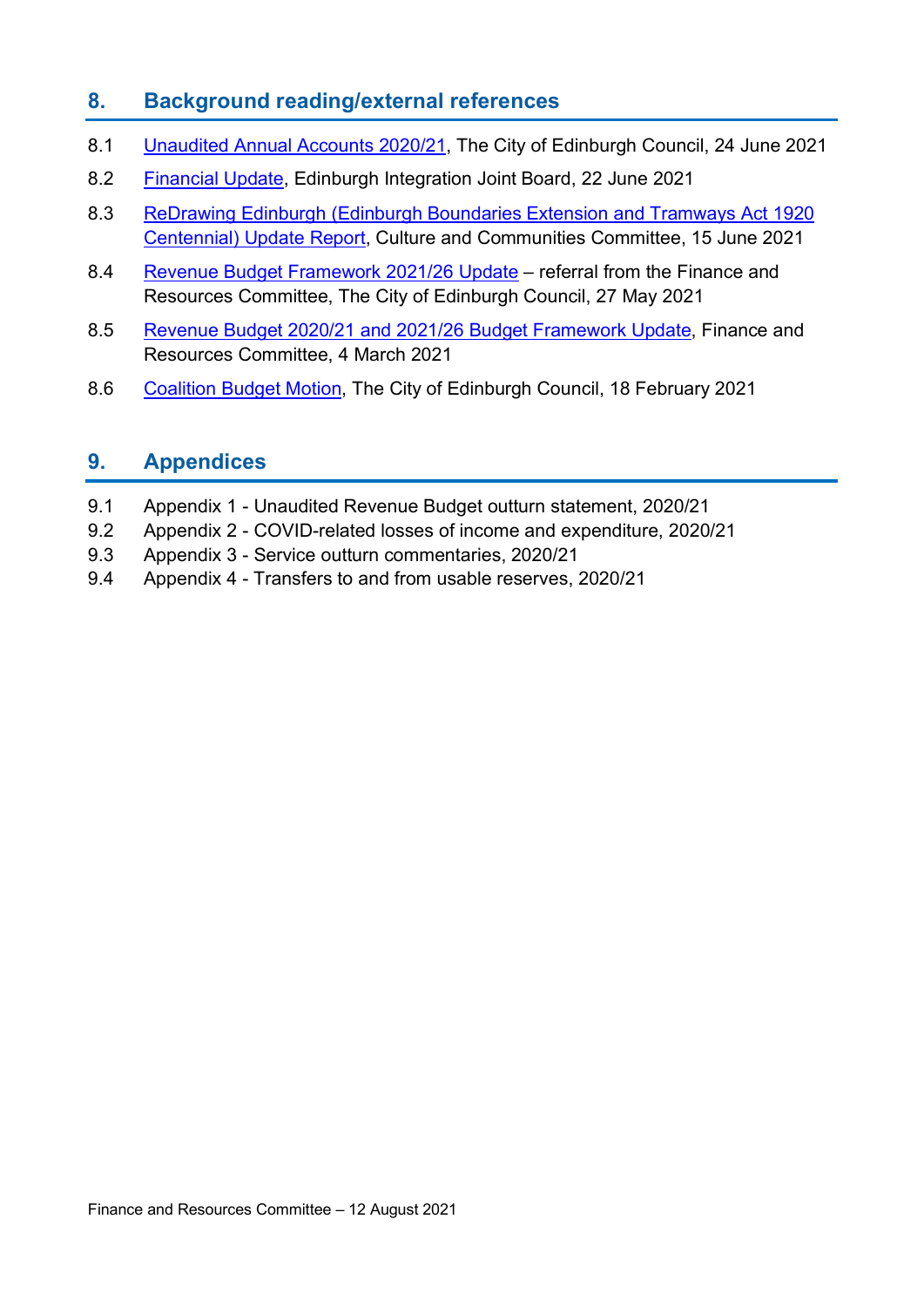**Unaudited Revenue Budget outturn statement, 2020/21**

|                                                 | <b>Revised</b><br><b>Budget</b> | Outturn       | Outturn<br><b>Variance</b><br>(favourable)/<br>unfavourable |
|-------------------------------------------------|---------------------------------|---------------|-------------------------------------------------------------|
| Directorates (Note 1)                           | £000                            | £000          | £000                                                        |
| <b>Chief Executive's Service</b>                | 9,884                           | 9,725         | (158)                                                       |
| <b>Communities and Families</b>                 | 474,060                         | 471,737       | (2, 323)                                                    |
| <b>Health and Social Care</b>                   | 228,156                         | 228,156       |                                                             |
| Place                                           | 94,098                          | 94,630        | 531                                                         |
| <b>Resources</b>                                | 181,288                         | 178,739       | (2, 549)                                                    |
| <b>Lothian Valuation Joint</b><br><b>Board</b>  | 3,805                           | 3,805         |                                                             |
| <b>Directorate totals</b>                       | 991,292                         | 986,792       | (4,500)                                                     |
| Non-directorate specific<br>areas               |                                 |               |                                                             |
| Loan Charges                                    | 90,650                          | 79,064        | (11, 586)                                                   |
| Other non-service specific<br>costs             | 63,583                          | 33,214        | (30, 369)                                                   |
| <b>Council Tax Reduction</b><br>Scheme (Note 2) | 28,470                          | 28,075        | (395)                                                       |
| <b>Net Cost of Benefits</b>                     | (127)                           | (127)         |                                                             |
| Interest and investment<br>income               | (7,021)                         | (2,638)       | 4,383                                                       |
| Non-directorate specific<br>areas total         | 175,555                         | 137,588       | (37, 967)                                                   |
| <b>Movements in reserves</b>                    |                                 |               |                                                             |
| Net contribution to / (from)<br>earmarked funds | 17,167                          | 56,362        | 39,195                                                      |
| Contribution to / (from)<br><b>Capital Fund</b> | (885)                           | (885)         |                                                             |
| <b>Movements to/ (from)</b><br>reserves total   | 16,282                          | 55,477        | 39,195                                                      |
| <b>Sources of funding</b>                       |                                 |               |                                                             |
| <b>General Revenue Grant</b>                    | (637,444)                       | (637,444)     |                                                             |
| <b>Non-Domestic Rates</b>                       | (238, 922)                      | (238, 922)    |                                                             |
| <b>Council Tax</b>                              | (306,763)                       | (311, 571)    | (4,808)                                                     |
| <b>Sources of funding total</b>                 | (1, 183, 129)                   | (1, 187, 937) | (4,808)                                                     |
|                                                 |                                 |               |                                                             |
| In-year (surplus) / deficit                     |                                 | (8,080)       | (8,080)                                                     |

Note 1 – Directorate budgets have been adjusted to reflect the net impact of the pandemic on expenditure and income, meaning that the outturn variance shown relates to "core" activities. All figures shown are subject to rounding differences.

Note 2 – uncommitted funds linked to the in-year underspend in respect of the Council Tax Reduction Scheme of £0.395m were transferred to an earmarked reserve and are included in the balance shown within the "Movements in reserves" section.

Finance and Resources Committee – 12 August 2021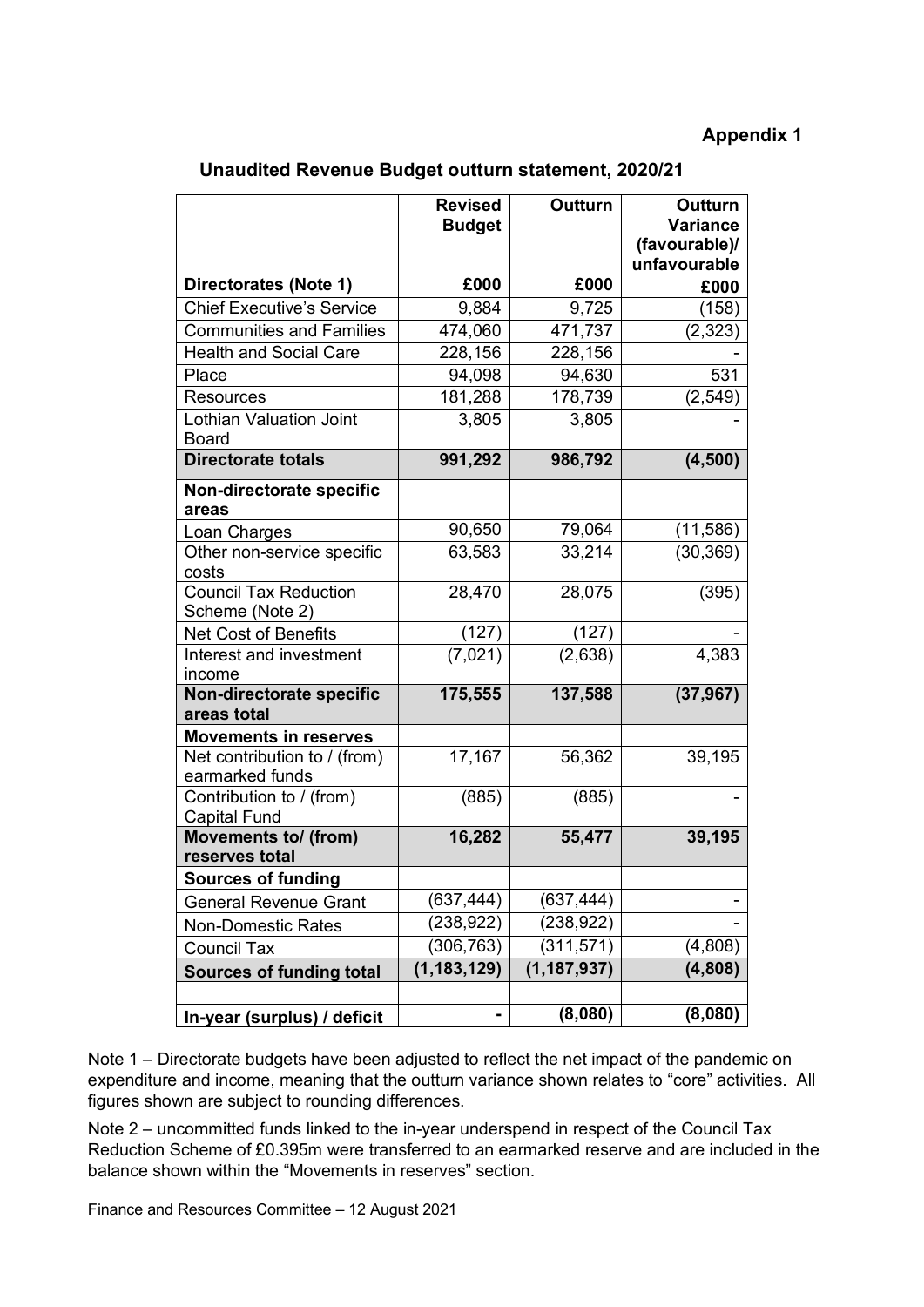#### **COVID-related increases in expenditure and losses of income, 2020/21**

| <b>Description</b><br>Area<br>£m<br>12.297<br>Loss of income from on-street car parking due to the suspension of city-wide charges until 22<br>Parking<br>June 2020, with continuing shortfalls in income for the remainder of the year due to reduced<br>demand and/or space availability.<br>Additional temporary accommodation costs required to observe social distancing, primarily<br>8.839<br>Temporary Accommodation<br>representing a combination of the provision of additional accommodation for those rough<br>sleeping, those with no recourse to public funds and a wider lack of move-on or settled<br>accommodation.<br>Commercial portfolio rentals<br>7.072<br>Reductions in investment estate income due to agreed rental holidays and concessions, write-<br>offs, voids and provision for bad debts.<br>In-year financial support for Edinburgh Trams, including invoice write-offs, covering in particular<br>6.000<br>Trams<br>the period from April to June 2020 where capacity and demand were severely reduced and<br>offsetting Transport Scotland funding was not available.<br>Lothian Buses<br>Loss of planned dividend<br>6.000<br>4.007<br>Waste and cleansing<br>Additional refuse collection vehicles, fuel, external contractors, PPE, etc. Sum also includes<br>agency staffing and overtime expenditure linked to the reopening of Community Recycling<br>Centres and for providing wider absence cover, as well as a reduction in income from sale of<br>recyclates, based on depressed state of market. It furthermore includes (i) the financial impacts<br>of greater-than-normal waste tonnages collected, (ii) necessarily-reduced enforcement activity<br>and (iii) the net in-year impact of refunds for garden waste customers.<br>Cultural venues, museums and galleries<br>Full-year loss of income through sales, rentals and admissions, offset by savings in casual staffing<br>3.534<br>costs, net of furlough income.<br>Additional in-year support recognising increased net costs of operation due to enforced facility<br>Edinburgh Leisure<br>3.000<br>closure and public health restrictions in place throughout the remainder of the year.<br>Cost represents payment for children eligible for free school meals (FSM) which, following the<br>2.866<br>receipt of additional ringfenced Scottish Government funding, was in place until mid-August. It<br>support advice and distribution<br>also includes provision for income support measures and food distribution to vulnerable and/or<br>at-risk groups (including those self-isolating as part of the Test and Protect scheme).<br>Reduction in sums chargeable to the Housing Revenue Account, reflecting reduced work volumes<br>2.207<br>and prioritisation of essential repairs.<br>Council Tax/Non-Domestic Rates<br>Reduction in associated intervention income due to reduced liabilities and rescheduling of<br>1.574<br>recovery activity.<br><b>Outdoor Centres</b><br>Loss of fees and charges income for full financial year, net of furlough income.<br>1.539<br>Roads<br>Reduction in staff salaries chargeable to the Capital Programme.<br>1.488<br>Planning and Building Standards<br>Reduction in planning applications submitted due to construction shutdown.<br>1.477<br>1.141<br>Licensing<br>Refunds/extensions for all licences, including cab, liquor and HMO, expressed net of contributions<br>from earmarked reserves.<br>Parking<br>Loss of parking fine income, net of reduced enforcement costs.<br>1.082<br><b>Children's Services</b><br>Additional agency, locum and overtime to cover internal staff absences; additional costs from<br>0.808<br>external providers and/or need to identify alternative accommodation for children needing to<br>isolate; costs of additional placements due to illness and self-isolation; and emergency respite for<br>children with disabilities.<br>Other net costs (various)<br>Includes savings in energy and non-domestic rates costs due to reduced building usage and<br>4.036<br>availability of national reliefs.<br>Total COVID-related costs, 2020/21<br>68.967 |                                          | <b>Actual cost</b> |
|---------------------------------------------------------------------------------------------------------------------------------------------------------------------------------------------------------------------------------------------------------------------------------------------------------------------------------------------------------------------------------------------------------------------------------------------------------------------------------------------------------------------------------------------------------------------------------------------------------------------------------------------------------------------------------------------------------------------------------------------------------------------------------------------------------------------------------------------------------------------------------------------------------------------------------------------------------------------------------------------------------------------------------------------------------------------------------------------------------------------------------------------------------------------------------------------------------------------------------------------------------------------------------------------------------------------------------------------------------------------------------------------------------------------------------------------------------------------------------------------------------------------------------------------------------------------------------------------------------------------------------------------------------------------------------------------------------------------------------------------------------------------------------------------------------------------------------------------------------------------------------------------------------------------------------------------------------------------------------------------------------------------------------------------------------------------------------------------------------------------------------------------------------------------------------------------------------------------------------------------------------------------------------------------------------------------------------------------------------------------------------------------------------------------------------------------------------------------------------------------------------------------------------------------------------------------------------------------------------------------------------------------------------------------------------------------------------------------------------------------------------------------------------------------------------------------------------------------------------------------------------------------------------------------------------------------------------------------------------------------------------------------------------------------------------------------------------------------------------------------------------------------------------------------------------------------------------------------------------------------------------------------------------------------------------------------------------------------------------------------------------------------------------------------------------------------------------------------------------------------------------------------------------------------------------------------------------------------------------------------------------------------------------------------------------------------------------------------------------------------------------------------------------------------------------------------------------------------------------------------------------------------------------------------------------------------------------------------------------------------------------------------------------------------------------------------------------------------------------------------------------------------------------------------|------------------------------------------|--------------------|
|                                                                                                                                                                                                                                                                                                                                                                                                                                                                                                                                                                                                                                                                                                                                                                                                                                                                                                                                                                                                                                                                                                                                                                                                                                                                                                                                                                                                                                                                                                                                                                                                                                                                                                                                                                                                                                                                                                                                                                                                                                                                                                                                                                                                                                                                                                                                                                                                                                                                                                                                                                                                                                                                                                                                                                                                                                                                                                                                                                                                                                                                                                                                                                                                                                                                                                                                                                                                                                                                                                                                                                                                                                                                                                                                                                                                                                                                                                                                                                                                                                                                                                                                                                     |                                          |                    |
|                                                                                                                                                                                                                                                                                                                                                                                                                                                                                                                                                                                                                                                                                                                                                                                                                                                                                                                                                                                                                                                                                                                                                                                                                                                                                                                                                                                                                                                                                                                                                                                                                                                                                                                                                                                                                                                                                                                                                                                                                                                                                                                                                                                                                                                                                                                                                                                                                                                                                                                                                                                                                                                                                                                                                                                                                                                                                                                                                                                                                                                                                                                                                                                                                                                                                                                                                                                                                                                                                                                                                                                                                                                                                                                                                                                                                                                                                                                                                                                                                                                                                                                                                                     |                                          |                    |
|                                                                                                                                                                                                                                                                                                                                                                                                                                                                                                                                                                                                                                                                                                                                                                                                                                                                                                                                                                                                                                                                                                                                                                                                                                                                                                                                                                                                                                                                                                                                                                                                                                                                                                                                                                                                                                                                                                                                                                                                                                                                                                                                                                                                                                                                                                                                                                                                                                                                                                                                                                                                                                                                                                                                                                                                                                                                                                                                                                                                                                                                                                                                                                                                                                                                                                                                                                                                                                                                                                                                                                                                                                                                                                                                                                                                                                                                                                                                                                                                                                                                                                                                                                     |                                          |                    |
|                                                                                                                                                                                                                                                                                                                                                                                                                                                                                                                                                                                                                                                                                                                                                                                                                                                                                                                                                                                                                                                                                                                                                                                                                                                                                                                                                                                                                                                                                                                                                                                                                                                                                                                                                                                                                                                                                                                                                                                                                                                                                                                                                                                                                                                                                                                                                                                                                                                                                                                                                                                                                                                                                                                                                                                                                                                                                                                                                                                                                                                                                                                                                                                                                                                                                                                                                                                                                                                                                                                                                                                                                                                                                                                                                                                                                                                                                                                                                                                                                                                                                                                                                                     |                                          |                    |
|                                                                                                                                                                                                                                                                                                                                                                                                                                                                                                                                                                                                                                                                                                                                                                                                                                                                                                                                                                                                                                                                                                                                                                                                                                                                                                                                                                                                                                                                                                                                                                                                                                                                                                                                                                                                                                                                                                                                                                                                                                                                                                                                                                                                                                                                                                                                                                                                                                                                                                                                                                                                                                                                                                                                                                                                                                                                                                                                                                                                                                                                                                                                                                                                                                                                                                                                                                                                                                                                                                                                                                                                                                                                                                                                                                                                                                                                                                                                                                                                                                                                                                                                                                     |                                          |                    |
|                                                                                                                                                                                                                                                                                                                                                                                                                                                                                                                                                                                                                                                                                                                                                                                                                                                                                                                                                                                                                                                                                                                                                                                                                                                                                                                                                                                                                                                                                                                                                                                                                                                                                                                                                                                                                                                                                                                                                                                                                                                                                                                                                                                                                                                                                                                                                                                                                                                                                                                                                                                                                                                                                                                                                                                                                                                                                                                                                                                                                                                                                                                                                                                                                                                                                                                                                                                                                                                                                                                                                                                                                                                                                                                                                                                                                                                                                                                                                                                                                                                                                                                                                                     |                                          |                    |
|                                                                                                                                                                                                                                                                                                                                                                                                                                                                                                                                                                                                                                                                                                                                                                                                                                                                                                                                                                                                                                                                                                                                                                                                                                                                                                                                                                                                                                                                                                                                                                                                                                                                                                                                                                                                                                                                                                                                                                                                                                                                                                                                                                                                                                                                                                                                                                                                                                                                                                                                                                                                                                                                                                                                                                                                                                                                                                                                                                                                                                                                                                                                                                                                                                                                                                                                                                                                                                                                                                                                                                                                                                                                                                                                                                                                                                                                                                                                                                                                                                                                                                                                                                     |                                          |                    |
|                                                                                                                                                                                                                                                                                                                                                                                                                                                                                                                                                                                                                                                                                                                                                                                                                                                                                                                                                                                                                                                                                                                                                                                                                                                                                                                                                                                                                                                                                                                                                                                                                                                                                                                                                                                                                                                                                                                                                                                                                                                                                                                                                                                                                                                                                                                                                                                                                                                                                                                                                                                                                                                                                                                                                                                                                                                                                                                                                                                                                                                                                                                                                                                                                                                                                                                                                                                                                                                                                                                                                                                                                                                                                                                                                                                                                                                                                                                                                                                                                                                                                                                                                                     |                                          |                    |
|                                                                                                                                                                                                                                                                                                                                                                                                                                                                                                                                                                                                                                                                                                                                                                                                                                                                                                                                                                                                                                                                                                                                                                                                                                                                                                                                                                                                                                                                                                                                                                                                                                                                                                                                                                                                                                                                                                                                                                                                                                                                                                                                                                                                                                                                                                                                                                                                                                                                                                                                                                                                                                                                                                                                                                                                                                                                                                                                                                                                                                                                                                                                                                                                                                                                                                                                                                                                                                                                                                                                                                                                                                                                                                                                                                                                                                                                                                                                                                                                                                                                                                                                                                     |                                          |                    |
|                                                                                                                                                                                                                                                                                                                                                                                                                                                                                                                                                                                                                                                                                                                                                                                                                                                                                                                                                                                                                                                                                                                                                                                                                                                                                                                                                                                                                                                                                                                                                                                                                                                                                                                                                                                                                                                                                                                                                                                                                                                                                                                                                                                                                                                                                                                                                                                                                                                                                                                                                                                                                                                                                                                                                                                                                                                                                                                                                                                                                                                                                                                                                                                                                                                                                                                                                                                                                                                                                                                                                                                                                                                                                                                                                                                                                                                                                                                                                                                                                                                                                                                                                                     |                                          |                    |
|                                                                                                                                                                                                                                                                                                                                                                                                                                                                                                                                                                                                                                                                                                                                                                                                                                                                                                                                                                                                                                                                                                                                                                                                                                                                                                                                                                                                                                                                                                                                                                                                                                                                                                                                                                                                                                                                                                                                                                                                                                                                                                                                                                                                                                                                                                                                                                                                                                                                                                                                                                                                                                                                                                                                                                                                                                                                                                                                                                                                                                                                                                                                                                                                                                                                                                                                                                                                                                                                                                                                                                                                                                                                                                                                                                                                                                                                                                                                                                                                                                                                                                                                                                     |                                          |                    |
|                                                                                                                                                                                                                                                                                                                                                                                                                                                                                                                                                                                                                                                                                                                                                                                                                                                                                                                                                                                                                                                                                                                                                                                                                                                                                                                                                                                                                                                                                                                                                                                                                                                                                                                                                                                                                                                                                                                                                                                                                                                                                                                                                                                                                                                                                                                                                                                                                                                                                                                                                                                                                                                                                                                                                                                                                                                                                                                                                                                                                                                                                                                                                                                                                                                                                                                                                                                                                                                                                                                                                                                                                                                                                                                                                                                                                                                                                                                                                                                                                                                                                                                                                                     |                                          |                    |
|                                                                                                                                                                                                                                                                                                                                                                                                                                                                                                                                                                                                                                                                                                                                                                                                                                                                                                                                                                                                                                                                                                                                                                                                                                                                                                                                                                                                                                                                                                                                                                                                                                                                                                                                                                                                                                                                                                                                                                                                                                                                                                                                                                                                                                                                                                                                                                                                                                                                                                                                                                                                                                                                                                                                                                                                                                                                                                                                                                                                                                                                                                                                                                                                                                                                                                                                                                                                                                                                                                                                                                                                                                                                                                                                                                                                                                                                                                                                                                                                                                                                                                                                                                     |                                          |                    |
|                                                                                                                                                                                                                                                                                                                                                                                                                                                                                                                                                                                                                                                                                                                                                                                                                                                                                                                                                                                                                                                                                                                                                                                                                                                                                                                                                                                                                                                                                                                                                                                                                                                                                                                                                                                                                                                                                                                                                                                                                                                                                                                                                                                                                                                                                                                                                                                                                                                                                                                                                                                                                                                                                                                                                                                                                                                                                                                                                                                                                                                                                                                                                                                                                                                                                                                                                                                                                                                                                                                                                                                                                                                                                                                                                                                                                                                                                                                                                                                                                                                                                                                                                                     |                                          |                    |
|                                                                                                                                                                                                                                                                                                                                                                                                                                                                                                                                                                                                                                                                                                                                                                                                                                                                                                                                                                                                                                                                                                                                                                                                                                                                                                                                                                                                                                                                                                                                                                                                                                                                                                                                                                                                                                                                                                                                                                                                                                                                                                                                                                                                                                                                                                                                                                                                                                                                                                                                                                                                                                                                                                                                                                                                                                                                                                                                                                                                                                                                                                                                                                                                                                                                                                                                                                                                                                                                                                                                                                                                                                                                                                                                                                                                                                                                                                                                                                                                                                                                                                                                                                     |                                          |                    |
|                                                                                                                                                                                                                                                                                                                                                                                                                                                                                                                                                                                                                                                                                                                                                                                                                                                                                                                                                                                                                                                                                                                                                                                                                                                                                                                                                                                                                                                                                                                                                                                                                                                                                                                                                                                                                                                                                                                                                                                                                                                                                                                                                                                                                                                                                                                                                                                                                                                                                                                                                                                                                                                                                                                                                                                                                                                                                                                                                                                                                                                                                                                                                                                                                                                                                                                                                                                                                                                                                                                                                                                                                                                                                                                                                                                                                                                                                                                                                                                                                                                                                                                                                                     |                                          |                    |
|                                                                                                                                                                                                                                                                                                                                                                                                                                                                                                                                                                                                                                                                                                                                                                                                                                                                                                                                                                                                                                                                                                                                                                                                                                                                                                                                                                                                                                                                                                                                                                                                                                                                                                                                                                                                                                                                                                                                                                                                                                                                                                                                                                                                                                                                                                                                                                                                                                                                                                                                                                                                                                                                                                                                                                                                                                                                                                                                                                                                                                                                                                                                                                                                                                                                                                                                                                                                                                                                                                                                                                                                                                                                                                                                                                                                                                                                                                                                                                                                                                                                                                                                                                     |                                          |                    |
|                                                                                                                                                                                                                                                                                                                                                                                                                                                                                                                                                                                                                                                                                                                                                                                                                                                                                                                                                                                                                                                                                                                                                                                                                                                                                                                                                                                                                                                                                                                                                                                                                                                                                                                                                                                                                                                                                                                                                                                                                                                                                                                                                                                                                                                                                                                                                                                                                                                                                                                                                                                                                                                                                                                                                                                                                                                                                                                                                                                                                                                                                                                                                                                                                                                                                                                                                                                                                                                                                                                                                                                                                                                                                                                                                                                                                                                                                                                                                                                                                                                                                                                                                                     |                                          |                    |
|                                                                                                                                                                                                                                                                                                                                                                                                                                                                                                                                                                                                                                                                                                                                                                                                                                                                                                                                                                                                                                                                                                                                                                                                                                                                                                                                                                                                                                                                                                                                                                                                                                                                                                                                                                                                                                                                                                                                                                                                                                                                                                                                                                                                                                                                                                                                                                                                                                                                                                                                                                                                                                                                                                                                                                                                                                                                                                                                                                                                                                                                                                                                                                                                                                                                                                                                                                                                                                                                                                                                                                                                                                                                                                                                                                                                                                                                                                                                                                                                                                                                                                                                                                     |                                          |                    |
|                                                                                                                                                                                                                                                                                                                                                                                                                                                                                                                                                                                                                                                                                                                                                                                                                                                                                                                                                                                                                                                                                                                                                                                                                                                                                                                                                                                                                                                                                                                                                                                                                                                                                                                                                                                                                                                                                                                                                                                                                                                                                                                                                                                                                                                                                                                                                                                                                                                                                                                                                                                                                                                                                                                                                                                                                                                                                                                                                                                                                                                                                                                                                                                                                                                                                                                                                                                                                                                                                                                                                                                                                                                                                                                                                                                                                                                                                                                                                                                                                                                                                                                                                                     |                                          |                    |
|                                                                                                                                                                                                                                                                                                                                                                                                                                                                                                                                                                                                                                                                                                                                                                                                                                                                                                                                                                                                                                                                                                                                                                                                                                                                                                                                                                                                                                                                                                                                                                                                                                                                                                                                                                                                                                                                                                                                                                                                                                                                                                                                                                                                                                                                                                                                                                                                                                                                                                                                                                                                                                                                                                                                                                                                                                                                                                                                                                                                                                                                                                                                                                                                                                                                                                                                                                                                                                                                                                                                                                                                                                                                                                                                                                                                                                                                                                                                                                                                                                                                                                                                                                     |                                          |                    |
|                                                                                                                                                                                                                                                                                                                                                                                                                                                                                                                                                                                                                                                                                                                                                                                                                                                                                                                                                                                                                                                                                                                                                                                                                                                                                                                                                                                                                                                                                                                                                                                                                                                                                                                                                                                                                                                                                                                                                                                                                                                                                                                                                                                                                                                                                                                                                                                                                                                                                                                                                                                                                                                                                                                                                                                                                                                                                                                                                                                                                                                                                                                                                                                                                                                                                                                                                                                                                                                                                                                                                                                                                                                                                                                                                                                                                                                                                                                                                                                                                                                                                                                                                                     |                                          |                    |
|                                                                                                                                                                                                                                                                                                                                                                                                                                                                                                                                                                                                                                                                                                                                                                                                                                                                                                                                                                                                                                                                                                                                                                                                                                                                                                                                                                                                                                                                                                                                                                                                                                                                                                                                                                                                                                                                                                                                                                                                                                                                                                                                                                                                                                                                                                                                                                                                                                                                                                                                                                                                                                                                                                                                                                                                                                                                                                                                                                                                                                                                                                                                                                                                                                                                                                                                                                                                                                                                                                                                                                                                                                                                                                                                                                                                                                                                                                                                                                                                                                                                                                                                                                     |                                          |                    |
|                                                                                                                                                                                                                                                                                                                                                                                                                                                                                                                                                                                                                                                                                                                                                                                                                                                                                                                                                                                                                                                                                                                                                                                                                                                                                                                                                                                                                                                                                                                                                                                                                                                                                                                                                                                                                                                                                                                                                                                                                                                                                                                                                                                                                                                                                                                                                                                                                                                                                                                                                                                                                                                                                                                                                                                                                                                                                                                                                                                                                                                                                                                                                                                                                                                                                                                                                                                                                                                                                                                                                                                                                                                                                                                                                                                                                                                                                                                                                                                                                                                                                                                                                                     |                                          |                    |
|                                                                                                                                                                                                                                                                                                                                                                                                                                                                                                                                                                                                                                                                                                                                                                                                                                                                                                                                                                                                                                                                                                                                                                                                                                                                                                                                                                                                                                                                                                                                                                                                                                                                                                                                                                                                                                                                                                                                                                                                                                                                                                                                                                                                                                                                                                                                                                                                                                                                                                                                                                                                                                                                                                                                                                                                                                                                                                                                                                                                                                                                                                                                                                                                                                                                                                                                                                                                                                                                                                                                                                                                                                                                                                                                                                                                                                                                                                                                                                                                                                                                                                                                                                     |                                          |                    |
|                                                                                                                                                                                                                                                                                                                                                                                                                                                                                                                                                                                                                                                                                                                                                                                                                                                                                                                                                                                                                                                                                                                                                                                                                                                                                                                                                                                                                                                                                                                                                                                                                                                                                                                                                                                                                                                                                                                                                                                                                                                                                                                                                                                                                                                                                                                                                                                                                                                                                                                                                                                                                                                                                                                                                                                                                                                                                                                                                                                                                                                                                                                                                                                                                                                                                                                                                                                                                                                                                                                                                                                                                                                                                                                                                                                                                                                                                                                                                                                                                                                                                                                                                                     |                                          |                    |
|                                                                                                                                                                                                                                                                                                                                                                                                                                                                                                                                                                                                                                                                                                                                                                                                                                                                                                                                                                                                                                                                                                                                                                                                                                                                                                                                                                                                                                                                                                                                                                                                                                                                                                                                                                                                                                                                                                                                                                                                                                                                                                                                                                                                                                                                                                                                                                                                                                                                                                                                                                                                                                                                                                                                                                                                                                                                                                                                                                                                                                                                                                                                                                                                                                                                                                                                                                                                                                                                                                                                                                                                                                                                                                                                                                                                                                                                                                                                                                                                                                                                                                                                                                     | Free school meal vouchers and wider food |                    |
|                                                                                                                                                                                                                                                                                                                                                                                                                                                                                                                                                                                                                                                                                                                                                                                                                                                                                                                                                                                                                                                                                                                                                                                                                                                                                                                                                                                                                                                                                                                                                                                                                                                                                                                                                                                                                                                                                                                                                                                                                                                                                                                                                                                                                                                                                                                                                                                                                                                                                                                                                                                                                                                                                                                                                                                                                                                                                                                                                                                                                                                                                                                                                                                                                                                                                                                                                                                                                                                                                                                                                                                                                                                                                                                                                                                                                                                                                                                                                                                                                                                                                                                                                                     |                                          |                    |
|                                                                                                                                                                                                                                                                                                                                                                                                                                                                                                                                                                                                                                                                                                                                                                                                                                                                                                                                                                                                                                                                                                                                                                                                                                                                                                                                                                                                                                                                                                                                                                                                                                                                                                                                                                                                                                                                                                                                                                                                                                                                                                                                                                                                                                                                                                                                                                                                                                                                                                                                                                                                                                                                                                                                                                                                                                                                                                                                                                                                                                                                                                                                                                                                                                                                                                                                                                                                                                                                                                                                                                                                                                                                                                                                                                                                                                                                                                                                                                                                                                                                                                                                                                     |                                          |                    |
|                                                                                                                                                                                                                                                                                                                                                                                                                                                                                                                                                                                                                                                                                                                                                                                                                                                                                                                                                                                                                                                                                                                                                                                                                                                                                                                                                                                                                                                                                                                                                                                                                                                                                                                                                                                                                                                                                                                                                                                                                                                                                                                                                                                                                                                                                                                                                                                                                                                                                                                                                                                                                                                                                                                                                                                                                                                                                                                                                                                                                                                                                                                                                                                                                                                                                                                                                                                                                                                                                                                                                                                                                                                                                                                                                                                                                                                                                                                                                                                                                                                                                                                                                                     |                                          |                    |
|                                                                                                                                                                                                                                                                                                                                                                                                                                                                                                                                                                                                                                                                                                                                                                                                                                                                                                                                                                                                                                                                                                                                                                                                                                                                                                                                                                                                                                                                                                                                                                                                                                                                                                                                                                                                                                                                                                                                                                                                                                                                                                                                                                                                                                                                                                                                                                                                                                                                                                                                                                                                                                                                                                                                                                                                                                                                                                                                                                                                                                                                                                                                                                                                                                                                                                                                                                                                                                                                                                                                                                                                                                                                                                                                                                                                                                                                                                                                                                                                                                                                                                                                                                     |                                          |                    |
|                                                                                                                                                                                                                                                                                                                                                                                                                                                                                                                                                                                                                                                                                                                                                                                                                                                                                                                                                                                                                                                                                                                                                                                                                                                                                                                                                                                                                                                                                                                                                                                                                                                                                                                                                                                                                                                                                                                                                                                                                                                                                                                                                                                                                                                                                                                                                                                                                                                                                                                                                                                                                                                                                                                                                                                                                                                                                                                                                                                                                                                                                                                                                                                                                                                                                                                                                                                                                                                                                                                                                                                                                                                                                                                                                                                                                                                                                                                                                                                                                                                                                                                                                                     | Housing                                  |                    |
|                                                                                                                                                                                                                                                                                                                                                                                                                                                                                                                                                                                                                                                                                                                                                                                                                                                                                                                                                                                                                                                                                                                                                                                                                                                                                                                                                                                                                                                                                                                                                                                                                                                                                                                                                                                                                                                                                                                                                                                                                                                                                                                                                                                                                                                                                                                                                                                                                                                                                                                                                                                                                                                                                                                                                                                                                                                                                                                                                                                                                                                                                                                                                                                                                                                                                                                                                                                                                                                                                                                                                                                                                                                                                                                                                                                                                                                                                                                                                                                                                                                                                                                                                                     |                                          |                    |
|                                                                                                                                                                                                                                                                                                                                                                                                                                                                                                                                                                                                                                                                                                                                                                                                                                                                                                                                                                                                                                                                                                                                                                                                                                                                                                                                                                                                                                                                                                                                                                                                                                                                                                                                                                                                                                                                                                                                                                                                                                                                                                                                                                                                                                                                                                                                                                                                                                                                                                                                                                                                                                                                                                                                                                                                                                                                                                                                                                                                                                                                                                                                                                                                                                                                                                                                                                                                                                                                                                                                                                                                                                                                                                                                                                                                                                                                                                                                                                                                                                                                                                                                                                     |                                          |                    |
|                                                                                                                                                                                                                                                                                                                                                                                                                                                                                                                                                                                                                                                                                                                                                                                                                                                                                                                                                                                                                                                                                                                                                                                                                                                                                                                                                                                                                                                                                                                                                                                                                                                                                                                                                                                                                                                                                                                                                                                                                                                                                                                                                                                                                                                                                                                                                                                                                                                                                                                                                                                                                                                                                                                                                                                                                                                                                                                                                                                                                                                                                                                                                                                                                                                                                                                                                                                                                                                                                                                                                                                                                                                                                                                                                                                                                                                                                                                                                                                                                                                                                                                                                                     |                                          |                    |
|                                                                                                                                                                                                                                                                                                                                                                                                                                                                                                                                                                                                                                                                                                                                                                                                                                                                                                                                                                                                                                                                                                                                                                                                                                                                                                                                                                                                                                                                                                                                                                                                                                                                                                                                                                                                                                                                                                                                                                                                                                                                                                                                                                                                                                                                                                                                                                                                                                                                                                                                                                                                                                                                                                                                                                                                                                                                                                                                                                                                                                                                                                                                                                                                                                                                                                                                                                                                                                                                                                                                                                                                                                                                                                                                                                                                                                                                                                                                                                                                                                                                                                                                                                     |                                          |                    |
|                                                                                                                                                                                                                                                                                                                                                                                                                                                                                                                                                                                                                                                                                                                                                                                                                                                                                                                                                                                                                                                                                                                                                                                                                                                                                                                                                                                                                                                                                                                                                                                                                                                                                                                                                                                                                                                                                                                                                                                                                                                                                                                                                                                                                                                                                                                                                                                                                                                                                                                                                                                                                                                                                                                                                                                                                                                                                                                                                                                                                                                                                                                                                                                                                                                                                                                                                                                                                                                                                                                                                                                                                                                                                                                                                                                                                                                                                                                                                                                                                                                                                                                                                                     |                                          |                    |
|                                                                                                                                                                                                                                                                                                                                                                                                                                                                                                                                                                                                                                                                                                                                                                                                                                                                                                                                                                                                                                                                                                                                                                                                                                                                                                                                                                                                                                                                                                                                                                                                                                                                                                                                                                                                                                                                                                                                                                                                                                                                                                                                                                                                                                                                                                                                                                                                                                                                                                                                                                                                                                                                                                                                                                                                                                                                                                                                                                                                                                                                                                                                                                                                                                                                                                                                                                                                                                                                                                                                                                                                                                                                                                                                                                                                                                                                                                                                                                                                                                                                                                                                                                     |                                          |                    |
|                                                                                                                                                                                                                                                                                                                                                                                                                                                                                                                                                                                                                                                                                                                                                                                                                                                                                                                                                                                                                                                                                                                                                                                                                                                                                                                                                                                                                                                                                                                                                                                                                                                                                                                                                                                                                                                                                                                                                                                                                                                                                                                                                                                                                                                                                                                                                                                                                                                                                                                                                                                                                                                                                                                                                                                                                                                                                                                                                                                                                                                                                                                                                                                                                                                                                                                                                                                                                                                                                                                                                                                                                                                                                                                                                                                                                                                                                                                                                                                                                                                                                                                                                                     |                                          |                    |
|                                                                                                                                                                                                                                                                                                                                                                                                                                                                                                                                                                                                                                                                                                                                                                                                                                                                                                                                                                                                                                                                                                                                                                                                                                                                                                                                                                                                                                                                                                                                                                                                                                                                                                                                                                                                                                                                                                                                                                                                                                                                                                                                                                                                                                                                                                                                                                                                                                                                                                                                                                                                                                                                                                                                                                                                                                                                                                                                                                                                                                                                                                                                                                                                                                                                                                                                                                                                                                                                                                                                                                                                                                                                                                                                                                                                                                                                                                                                                                                                                                                                                                                                                                     |                                          |                    |
|                                                                                                                                                                                                                                                                                                                                                                                                                                                                                                                                                                                                                                                                                                                                                                                                                                                                                                                                                                                                                                                                                                                                                                                                                                                                                                                                                                                                                                                                                                                                                                                                                                                                                                                                                                                                                                                                                                                                                                                                                                                                                                                                                                                                                                                                                                                                                                                                                                                                                                                                                                                                                                                                                                                                                                                                                                                                                                                                                                                                                                                                                                                                                                                                                                                                                                                                                                                                                                                                                                                                                                                                                                                                                                                                                                                                                                                                                                                                                                                                                                                                                                                                                                     |                                          |                    |
|                                                                                                                                                                                                                                                                                                                                                                                                                                                                                                                                                                                                                                                                                                                                                                                                                                                                                                                                                                                                                                                                                                                                                                                                                                                                                                                                                                                                                                                                                                                                                                                                                                                                                                                                                                                                                                                                                                                                                                                                                                                                                                                                                                                                                                                                                                                                                                                                                                                                                                                                                                                                                                                                                                                                                                                                                                                                                                                                                                                                                                                                                                                                                                                                                                                                                                                                                                                                                                                                                                                                                                                                                                                                                                                                                                                                                                                                                                                                                                                                                                                                                                                                                                     |                                          |                    |
|                                                                                                                                                                                                                                                                                                                                                                                                                                                                                                                                                                                                                                                                                                                                                                                                                                                                                                                                                                                                                                                                                                                                                                                                                                                                                                                                                                                                                                                                                                                                                                                                                                                                                                                                                                                                                                                                                                                                                                                                                                                                                                                                                                                                                                                                                                                                                                                                                                                                                                                                                                                                                                                                                                                                                                                                                                                                                                                                                                                                                                                                                                                                                                                                                                                                                                                                                                                                                                                                                                                                                                                                                                                                                                                                                                                                                                                                                                                                                                                                                                                                                                                                                                     |                                          |                    |
|                                                                                                                                                                                                                                                                                                                                                                                                                                                                                                                                                                                                                                                                                                                                                                                                                                                                                                                                                                                                                                                                                                                                                                                                                                                                                                                                                                                                                                                                                                                                                                                                                                                                                                                                                                                                                                                                                                                                                                                                                                                                                                                                                                                                                                                                                                                                                                                                                                                                                                                                                                                                                                                                                                                                                                                                                                                                                                                                                                                                                                                                                                                                                                                                                                                                                                                                                                                                                                                                                                                                                                                                                                                                                                                                                                                                                                                                                                                                                                                                                                                                                                                                                                     |                                          |                    |
|                                                                                                                                                                                                                                                                                                                                                                                                                                                                                                                                                                                                                                                                                                                                                                                                                                                                                                                                                                                                                                                                                                                                                                                                                                                                                                                                                                                                                                                                                                                                                                                                                                                                                                                                                                                                                                                                                                                                                                                                                                                                                                                                                                                                                                                                                                                                                                                                                                                                                                                                                                                                                                                                                                                                                                                                                                                                                                                                                                                                                                                                                                                                                                                                                                                                                                                                                                                                                                                                                                                                                                                                                                                                                                                                                                                                                                                                                                                                                                                                                                                                                                                                                                     |                                          |                    |
|                                                                                                                                                                                                                                                                                                                                                                                                                                                                                                                                                                                                                                                                                                                                                                                                                                                                                                                                                                                                                                                                                                                                                                                                                                                                                                                                                                                                                                                                                                                                                                                                                                                                                                                                                                                                                                                                                                                                                                                                                                                                                                                                                                                                                                                                                                                                                                                                                                                                                                                                                                                                                                                                                                                                                                                                                                                                                                                                                                                                                                                                                                                                                                                                                                                                                                                                                                                                                                                                                                                                                                                                                                                                                                                                                                                                                                                                                                                                                                                                                                                                                                                                                                     |                                          |                    |
|                                                                                                                                                                                                                                                                                                                                                                                                                                                                                                                                                                                                                                                                                                                                                                                                                                                                                                                                                                                                                                                                                                                                                                                                                                                                                                                                                                                                                                                                                                                                                                                                                                                                                                                                                                                                                                                                                                                                                                                                                                                                                                                                                                                                                                                                                                                                                                                                                                                                                                                                                                                                                                                                                                                                                                                                                                                                                                                                                                                                                                                                                                                                                                                                                                                                                                                                                                                                                                                                                                                                                                                                                                                                                                                                                                                                                                                                                                                                                                                                                                                                                                                                                                     |                                          |                    |
|                                                                                                                                                                                                                                                                                                                                                                                                                                                                                                                                                                                                                                                                                                                                                                                                                                                                                                                                                                                                                                                                                                                                                                                                                                                                                                                                                                                                                                                                                                                                                                                                                                                                                                                                                                                                                                                                                                                                                                                                                                                                                                                                                                                                                                                                                                                                                                                                                                                                                                                                                                                                                                                                                                                                                                                                                                                                                                                                                                                                                                                                                                                                                                                                                                                                                                                                                                                                                                                                                                                                                                                                                                                                                                                                                                                                                                                                                                                                                                                                                                                                                                                                                                     |                                          |                    |

NB These costs are in addition to £8.4m of impacts in 2019/20.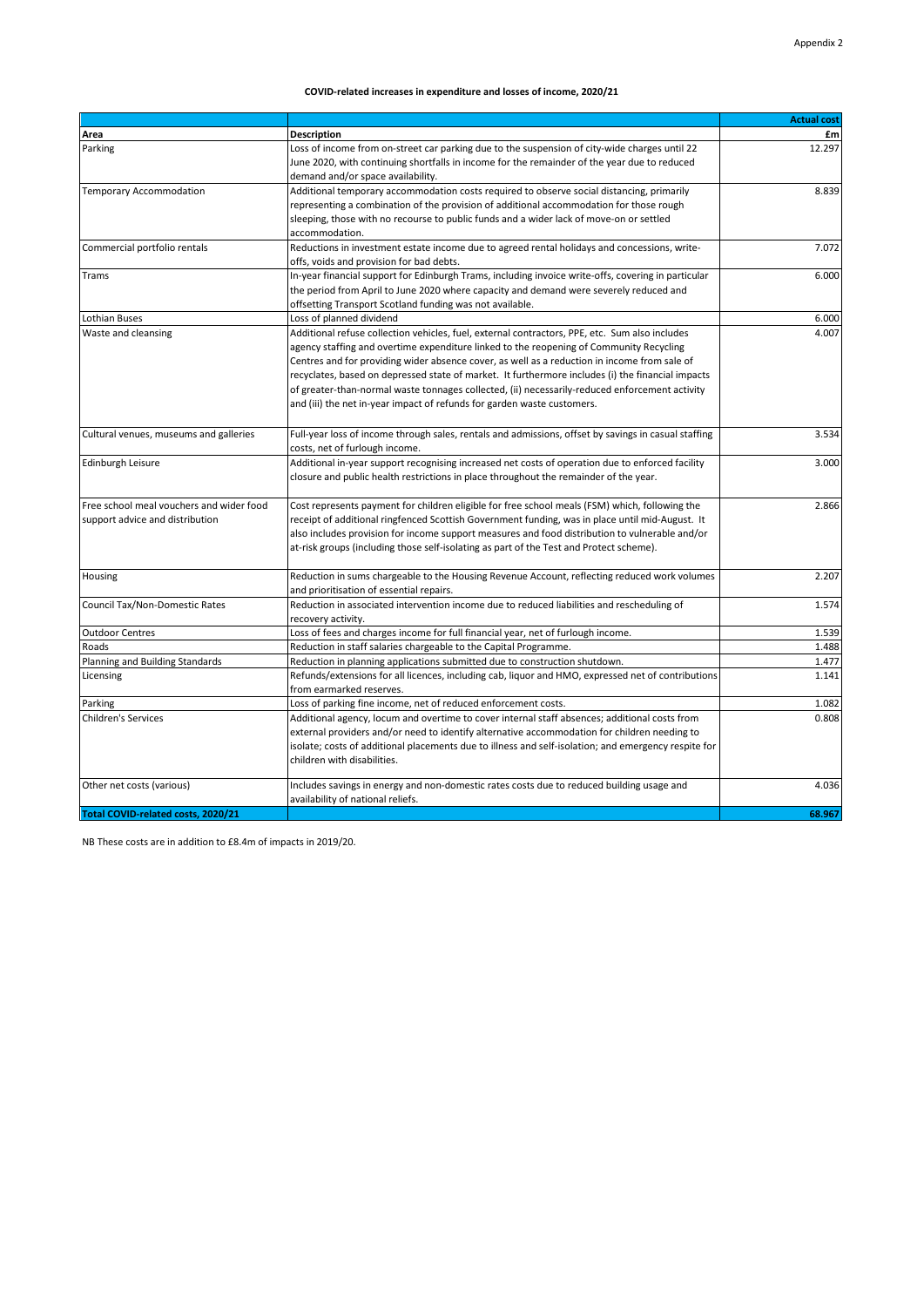**Appendix 3**

#### **Directorate outturn commentaries**

**Chief Executive's Service** (£0.158m underspend, representing 1.6% of net service budget)

Overall expenditure was maintained within budgeted levels primarily through employee cost savings arising from vacancy management across the Strategy and Communications Division.

**Communities and Families** (£2.323m underspend, representing 0.5% of net service budget)

The Communities and Families unaudited outturn position for 2020/21 shows a net underspend of £2.323m.

These savings were largely attributable to two main factors:

**Early Years** - £1.3m - vacancies in core services, further impacted by recruitment delays due to COVID restrictions; and

**General vacancy control** - £1.0m – favourable variances across a numbers of areas, including Community Justice, Family and Household Support, Children's Social Work and some central schools posts.

**Place** (£0.531m overspend, representing 0.6% of net budget)

A range of mitigating actions was identified and implemented in-year to offset pressures across the service. Additional expenditure incurred as part of the city's response to severe weather experienced in February, however, meant that it was not possible to mitigate these sums in full.

**Resources** (£2.549m underspend, representing 1.4% of net budget)

The overall underspend comprised a number of elements, including the following:

- (i) a £0.950m in-year saving resulting from the extension to the Council's current Information and Communications Technology (ICT) partnership with CGI as approved by the Finance and Resources Committee on 27 August 2020;
- (ii) savings in employee costs across all Divisions of the Directorate achieved through control of recruitment to all non-essential vacant posts and agency worker use to offset anticipated pressures elsewhere within the Council;
- (iii) savings in discretionary expenditure within the Customer and Digital Services Division to offset pressures with regard to intervention income (noted in the COVID costs analysis at Appendix 2); and
- (iv) additional income from recharges to Directorates and the Capital Investment Programme.